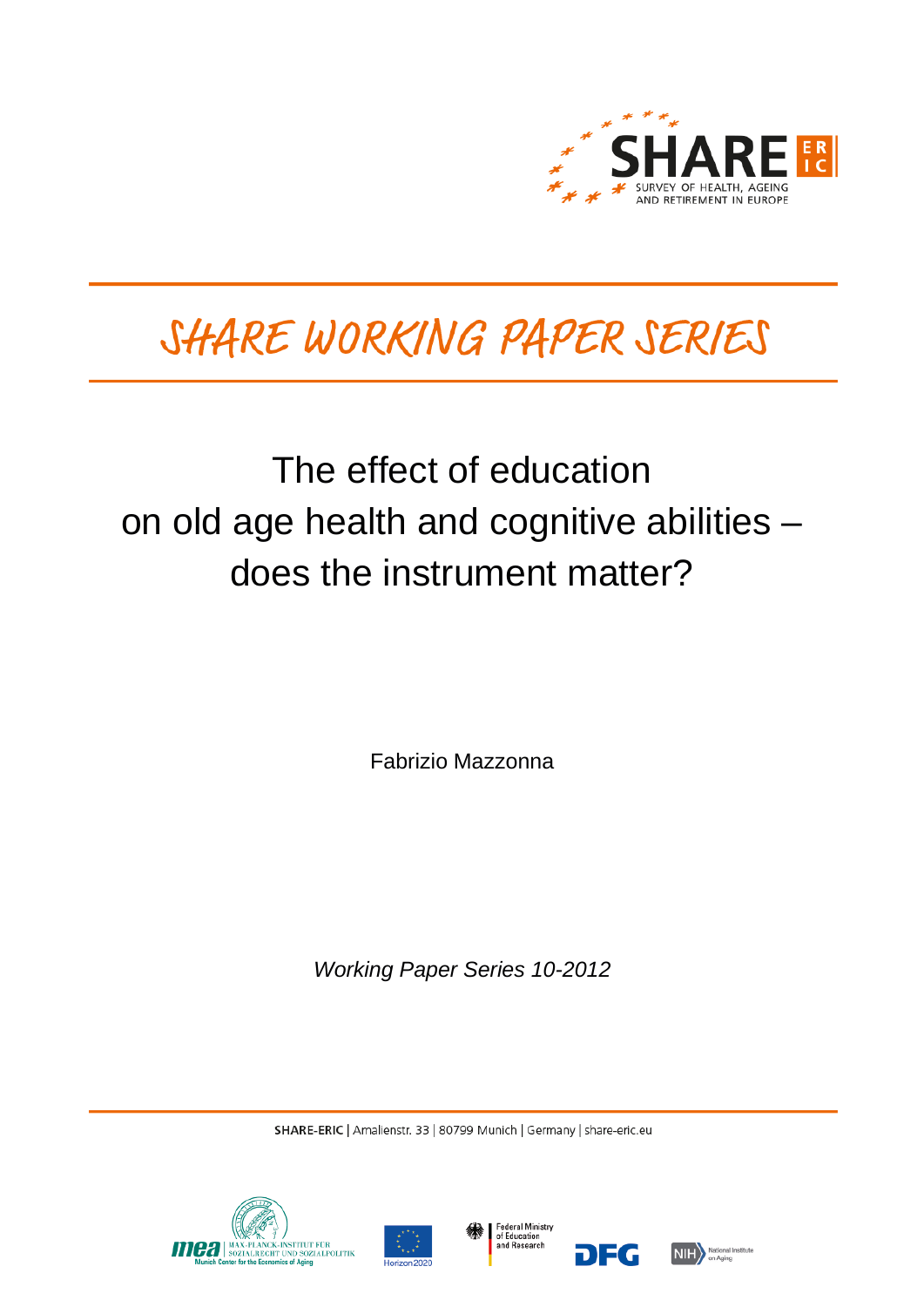## The effect of education on old age health and cognitive abilities - does the instrument matter?<sup>∗</sup>

Fabrizio Mazzonna

MEA at the Max-Planck Institute for Social Law and Social Policy

Draft version November 2012

#### Abstract

This paper estimates the causal effects of education on old age health and cognition in eight European countries using data from the Survey of Health, Ageing and Retirement in Europe. The empirical strategy is based on an instrumental variables approach which uses two different instruments: the time and geographical variation in compulsory schooling laws and birth order information, namely whether the respondent was the first born. The results using compulsory schooling as instrument show a positive effect of education on men's old age memory and health but not that of women. In addition, the affected population shows a higher occupational level suggesting an effect on health via employment. When I use birth order as instrument, I find positive and significant results also for females. I show that such results might be explained by the fact that the two instruments affect different populations with different labor force attachment in the case of women. In particular, the changes in compulsory schooling laws affected only women at the lower end of the education distribution who show a very low labor force attachment.

Keywords: Health; Cognitive abilities; Education; Birth Order; SHARE.

JEL codes: C26, I28, J14, J24.

<sup>∗</sup>Fabrizio Mazzonna, Max Planck Institute for Social Law and Social policy, Amalienstrasse 33, D-80799 Munich, Germany. Email: mazzonna@mea.mpisoc.mpg.de. Acknowledgements: I am grateful to Joanna Kopinska for the useful information provided on compulsory school reforms in Poland and Osea Giuntella for insightful comments on early draft of this paper. This paper uses data from SHARE release 2.3.1. SHARE data collection in 2004-2007 was primarily funded by the European Commission through its 5th and 6th framework programmes (project numbers QLK6-CT-2001- 00360; RII-CT- 2006-062193; CIT5-CT-2005-028857). Additional funding by the US National Institute on Aging (grant numbers U01 AG09740-13S2; P01 AG005842; P01 AG08291; P30 AG12815; Y1-AG-4553-01; OGHA 04-064; R21 AG025169) as well as by various national sources is gratefully acknowledged (see http://www.share-project.org for a full list of funding institutions).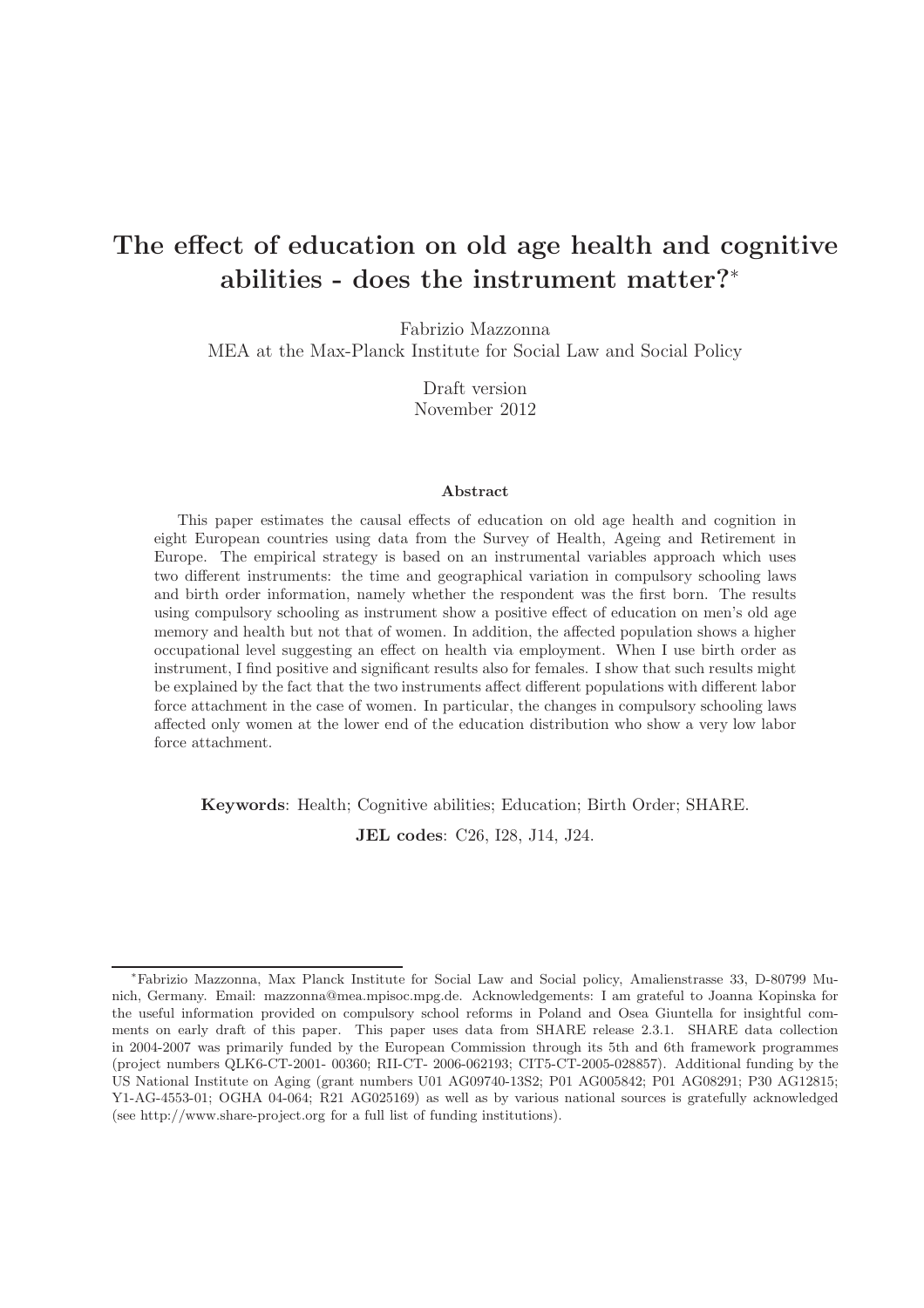## 1 Introduction

Economists have traditionally considered schooling as a financial investment aimed at increasing individual's lifetime earnings. More recently, attention has been paid to the broader effects of schooling on health and social behaviors. In particular, a growing body of literature has been able to identify the causal effect of education, by exploiting plausibly exogenous variations in schooling – like changes in compulsory schooling (CS) – to overcome the well-known problem of endogeneity of educational choices (see for a review Oreopoulos and Salvanes, 2011 and Lochner, 2011).

Even though the evidence on positive returns to education using CS as instrument is wellestablished (e.g. Acemoglu and Angrist, 2001; Oreopoulos, 2006; Brunello et al. 2009), the evidence on health is mixed. Exploiting changes in CS in more than 30 US states, Lleras-Muney (2005) estimates a 6-percentage points reduction in ten-year mortality rates<sup>1</sup>. However, Mazunder (2008) shows that the estimated effects are not robust to the inclusion of state-specific cohort trends. According to the large literature surveyed by Lochner (2011), education seems to have smaller (or no) effects on health, self-reported health (SRH) and physical activity in Europe than in the United States. More recently, using data from several European countries, Brunello et al. (2011) find positive but rather small effects on  $\text{SRH}^2$ . Also in the UK the evidence is mixed, where the attention has been paid to the 1947 CS reform that affected half of the population of the 14 year-olds. On the one hand there is robust evidence of small or no effects on many health outcomes (Jürges et al. 2009, Clark and Royer 2010). On the other hand that reform had a strong positive effect on men's cognitive abilities (Banks and Mazzonna 2012). Banks and Mazzonna (2012) argue that the positive effect on men's old age cognitive functioning does not come via health or mortality but via higher employment or more cognitively demanding occupations that lead also to the observed positive effect on earnings (Oreopoulos 2006).

More generally, CS affects only a very small portion of the population at the lower end of the education distribution. This implies that the first stage (i.e. the effect of CS on education) might not be sufficiently powerful to find a significant effect in the second stage, in particular with survey data given the poor finite sample property of the IV estimator. Not less importantly, since the

<sup>&</sup>lt;sup>1</sup>She estimates a reduction in the probability of dying between successive decennial censuses.

<sup>&</sup>lt;sup>2</sup>They use both an IV strategy based on CS and an identification strategy based on aggregation, differencing and selection on observables (ADS). In both cases they found that education decreases the probability of reporting poor health by roughly 3 percentage points.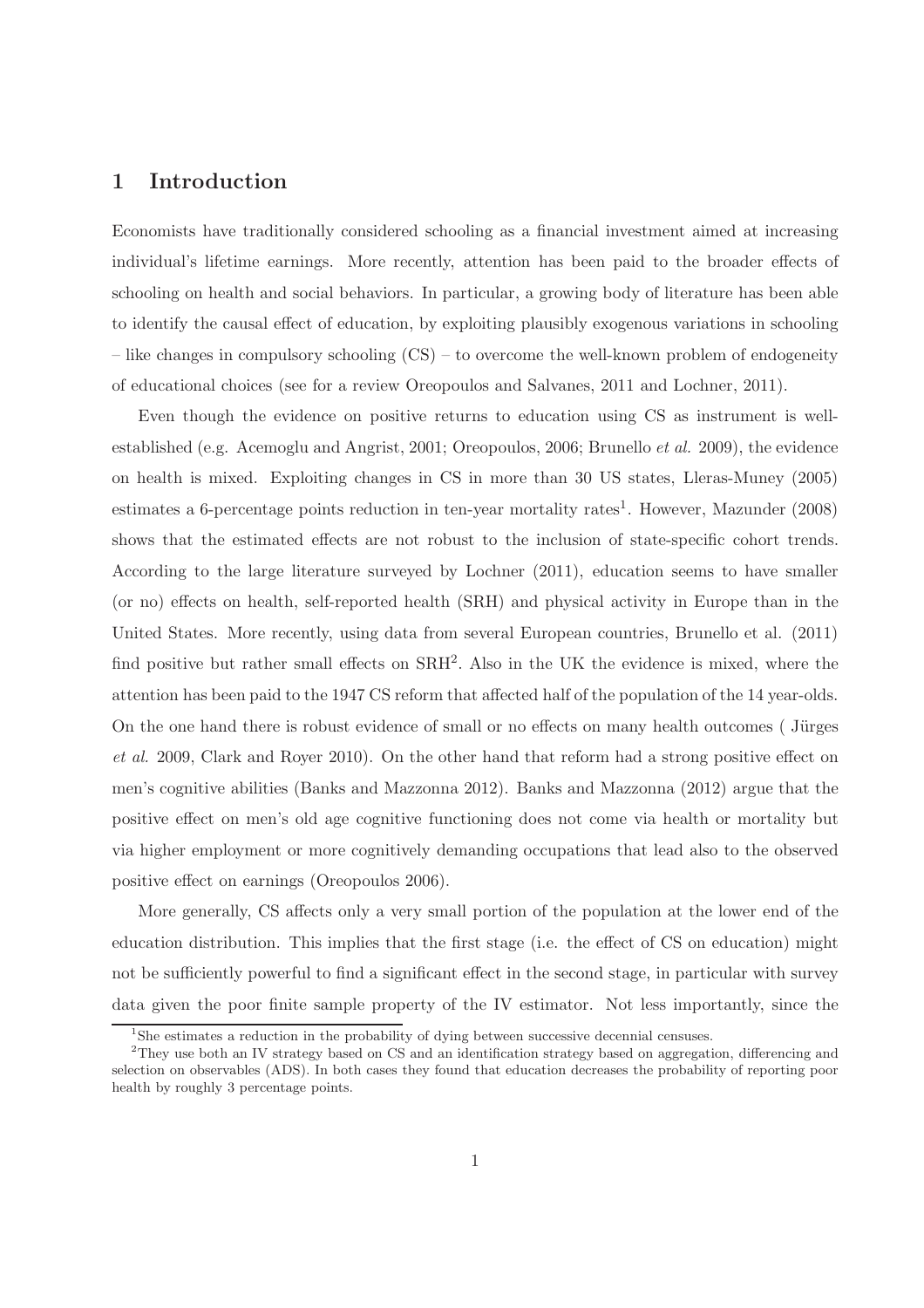affected individuals – the so-called compliers (Imbens and Angrist 1994) – are those at the lower end of the education distribution, in the case of heterogeneous effects we can recover only a local parameter (LATE) instead of the average effect on the whole population (ATE). Finally, another possible explanation for the small causal evidence of an education effect on health concerns the trade-off between quality and quantity of education, since one "forced" year of additional schooling might have smaller effect on adult health.

This paper wants to shed light on this relationship by estimating the causal effect of one extra year of education on old age health and cognition in Europe using data from the Survey of Health, Ageing and Retirement in Europe (SHARE). As in Brunello *et al.* (2009) – who estimates returns to schooling – the first empirical strategy exploits the time and geographical exogenous variation in CS laws across 8 European countries. The results show positive and significant effects of education on men's old age memory and SRH but not on that of women. As discussed before, if the effects of this additional year of schooling on old age health and cognition is via labor market participation, this apparently puzzling result might be explained by the low women's labor force participation in particular considering very old cohorts as in SHARE (see also Section 1.1 for a literature review). Consistently with this hypothesis, I show that compulsory school reforms increased also the occupational level<sup>3</sup> of the affected cohorts, an effect that may explain both the positive return on education in Brunello et al. (2009) and the positive spillovers on men's old age health and memory estimated in this paper.

To confirm this intuition I use birth order information – namely whether the respondent is the first-born – as additional instrument. The two instruments show a somewhat trade-off between relevance and exogeneity. On the one hand, CS reforms are a plausibly exogenous instrument but they might show some problems of relevance. On the other hand, birth order information is definitely a stronger predictor of educational outcomes and affects a larger proportion of the population (Black et al. 2005), but endogeneity concerns may arise about the mechanisms through which it affects educational choices and adult outcomes. As far as I know, only Black *et al.* (2005) use birth order information as instrument for education in the wage equation<sup>4</sup>, mainly because of lack of proper data and probably because of potential concerns about the endogeneity of this variable as excluded instrument in a 2SLS setting. More generally, this variable has never been

 $3\text{As}$  in Case *et al.* (2005) the occupations are ranked according to their assumed skill level. See Section 2 for further details.

 $4$ However, they do not show the results in any table of their paper.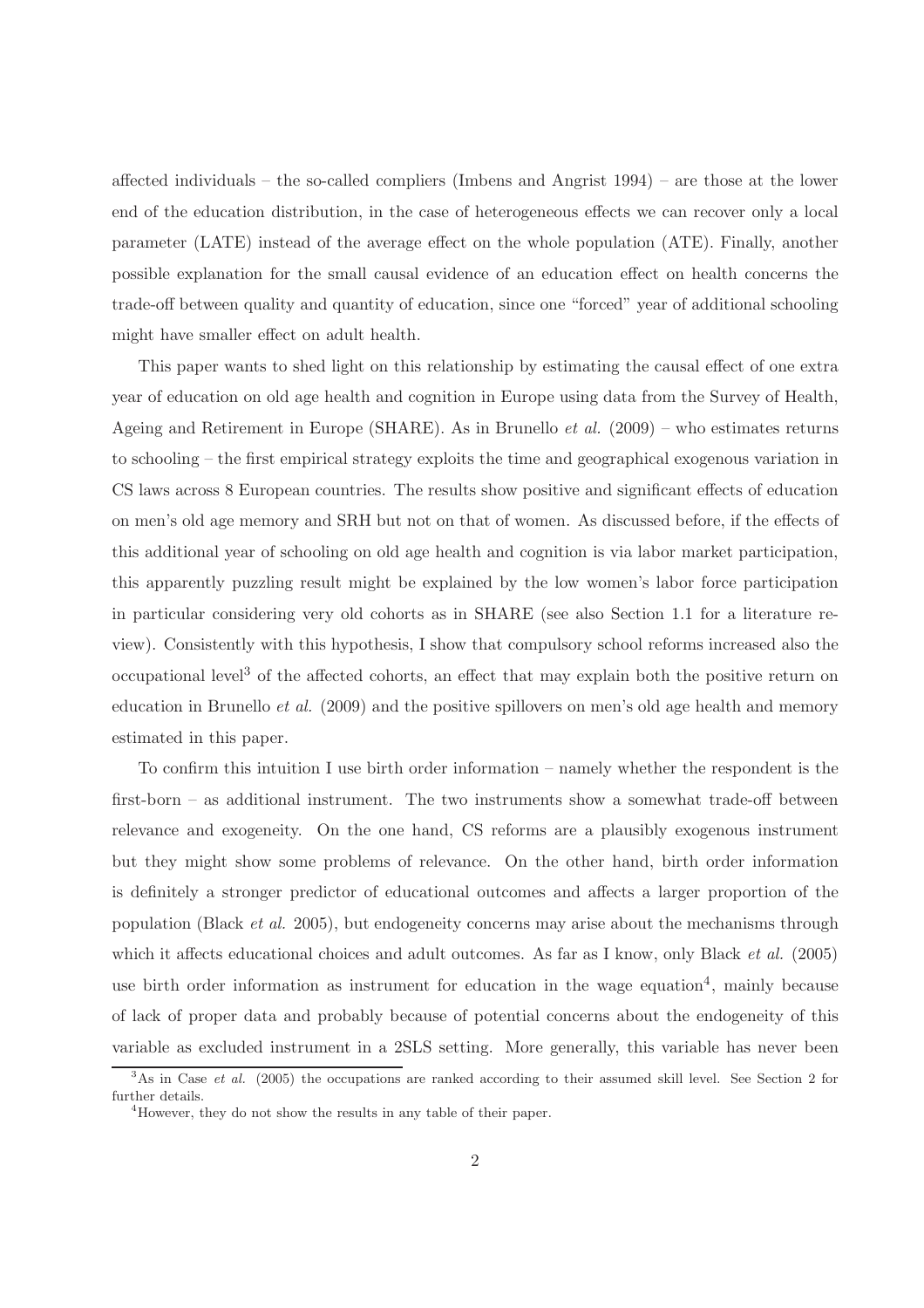used as instrument in the case of health. In order to estimate credible and arguably exogenous birth order effects on education this paper follows most of the stringent data requirements in Blake (1989) and Black et al. (2005) such as controlling for sibling size, cohort effects and family background (e.g. breadwinner's occupation and characteristics of the childhood accommodation, see Section 2.1 for further details). Moreover, the evidence from J-tests of overidentifying restrictions and other indirect exogeneity tests – implemented to verify whether birth order is correlated with those unobservables characteristics that may drive both educational choices and old age outcomes – never cast doubts on the exogeneity of this second instrument. In particular I show that birth order does not affect observable characteristics, such as childhood health, adult height and psychological traits, that might be correlated with those (genetic) unobservable factors that should strongly drive adult health.

The results using this second instrument are very similar for men but not for women where I find now positive and significant effects on SRH. I think that the concern about the potential endogeneity of the first-born variable as instrument cannot explain why the results differ only for women. As before the occupational channel and the local effect of CS as instrument might explain such a puzzle. I show, in fact, that women at the end of the education distribution, those mostly affected by changes in CS laws, show a very low labor force attachment compared to those affected by the first-born instrument.

The remainder of this paper is organized as follows. In the rest of this section I briefly review the literature on education and health and on the relationship between birth order and education. Section 2 describes the data used for my analysis; Section 3 describes the empirical strategy along with the main identification issues. Section 4 presents the results and, finally, Section 5 offers some conclusions.

### 1.1 How does education affect health?

Health and mortality gaps by education are large and have been growing for decades (e.g. Cutler et al. 2010). The economic literature has identified many reasons why education may improve health and reduce mortality. Taking the Grossman's model (1972) as a reference, we can identify several potential mechanisms through which education might affect health. Firstly, education may directly increase health production by raising the marginal productivity of health inputs or behaviors (productive efficiency) and by enhancing individuals' ability to acquire and process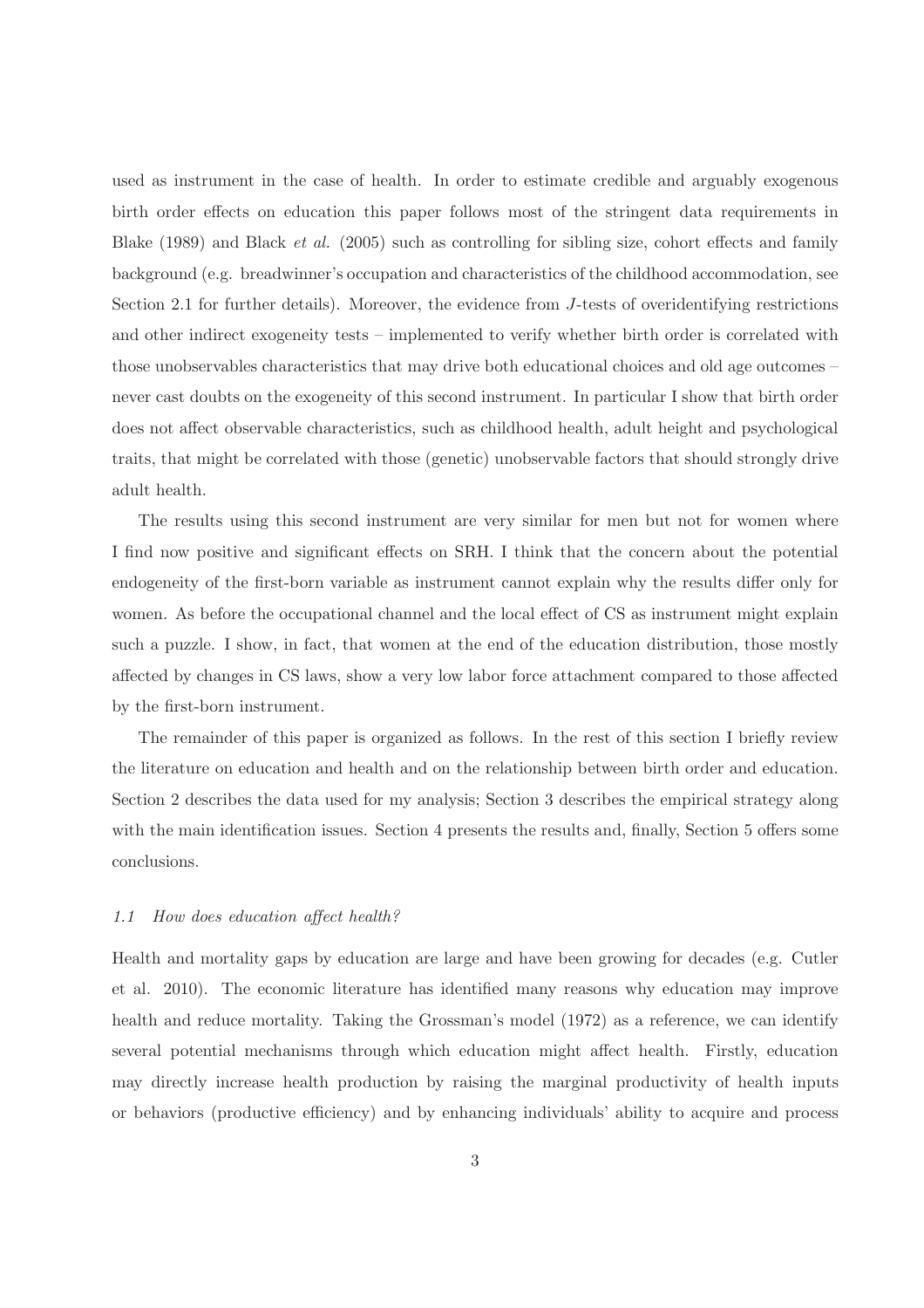health information (allocative efficiency). To this end, Cutler and Lleras-Muney (2007) stress the importance of cognitive abilities as mediating factor in this relationship in particular through the fundamental role played by health behaviors. They show in fact, that over 20% of the education gradient in health behaviors is associated with general cognitive abilities. The effect of education on health might also work through the labor market. Education generally increases earnings, which allows individual to have command over resources, such as costly insurance or medical treatments and the possibility of living in healthy housing conditions. Another possibility is through the trade-off between higher lifetime earnings for shorter (and sicker) life as stressed by Case and Deaton (2005). The main intuition is that low educated individual can be paid-off to accept risky occupations. At the same time education might allow individuals to have more cognitively demanding occupations which in turns might have positive effects on cognitive abilities and health later in life.

Another interesting open issue – largely discussed in this paper – is that of gender differences in the education-health association. The presence of a steeper education differential among men in adult mortality is well established in the literature (e.g. Zajacova and Hummer, 2009), but the reason for this difference remains an open question, despite its importance for understanding the pathways through which education affects health. Schumacher and Vilpert (2011) argue that since older cohort women were less involved in the labor market, their material resources are less dependent on their level of education than on their husbands. For the same reason, low educated women are preserved by being employed in risky occupations or high education women cannot benefit from more cognitively demanding occupations.

## 1.2 Why birth order effects?

The relationship between birth order and education (and intelligence) has always captured the attention of both psychologists and economists. The most influential theories in both economics and psychology are based on resource dilution. The most popular economic model, the quantity-quality model (e.g. Becker and Lewis 1973), predicts a trade-off between child quantity and quality where quality is proxied by educational outcomes. Additional children in fact may reduce the monetary and non-monetary resources of the parents. This theory can be easily extended to include birth order effects since the first-born may receive a greater time endowment than subsequent children who have to compete for parental attention (Birsdall 1991). In psychology the dilution model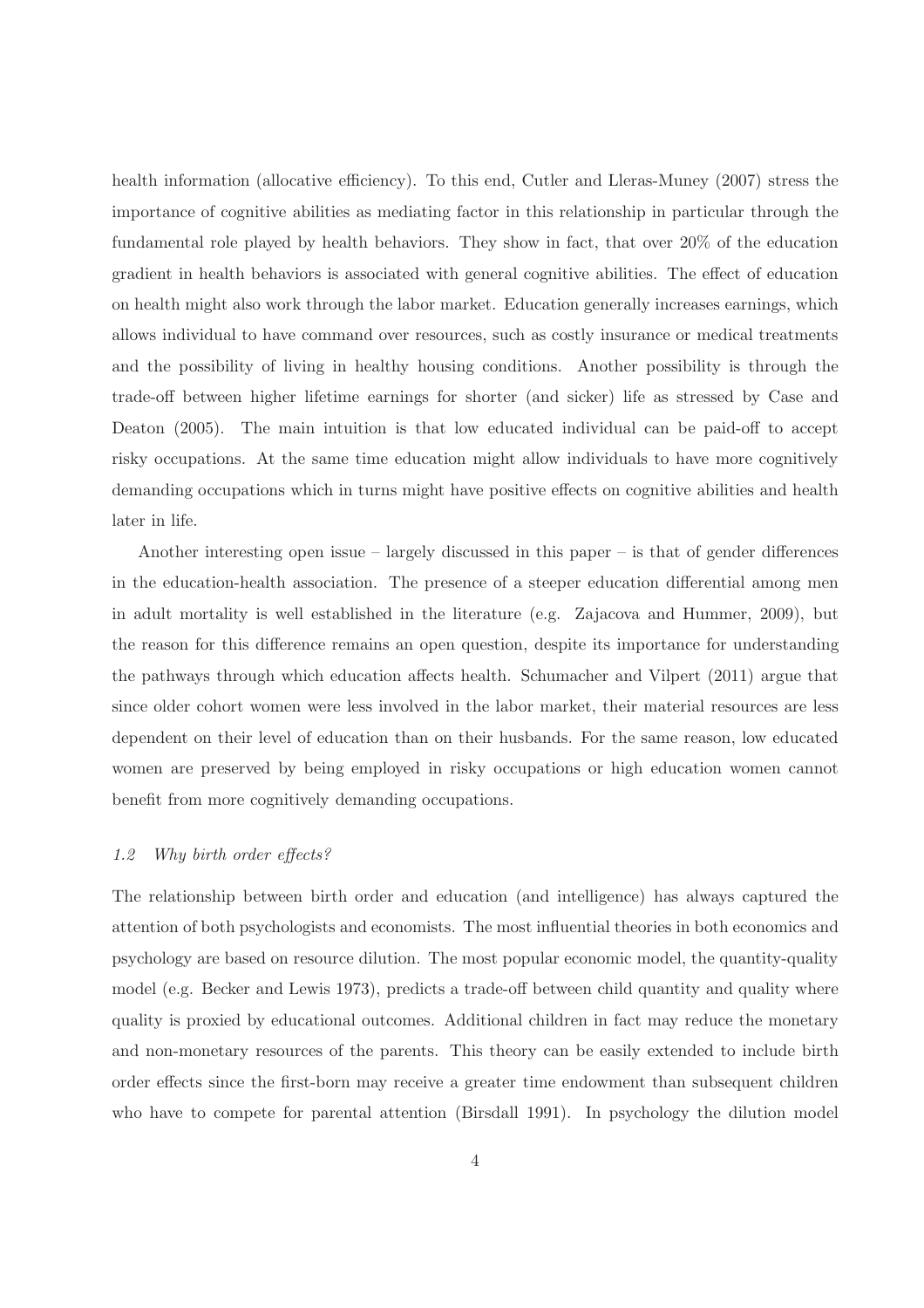(Zanjonc 1976) arrives at a similar conclusion since families with many children have a relatively inferior intellectual climate due to the lower average age of the household. Biological factors may also matter. Later born might be associated with lower birth weight because mothers are older. On the other hand, life cycle effects may run in the opposite direction because younger parents are usually poorer and less experts and this can favorite later borns. Birth order effects may also arise due to cultural factors. Historically the first (male) born is the most important in many societies (Horton 1988) and more generally since the first born is the first to become economically independent, parents might invest more in him if they need security for old age.

From an empirical point of view, many studies have estimated birth order effects but only few of them follow the rigorous data requirements described in Blake (1989) to avoid the confounding effects of family size, cohort and parental characteristics. Using a data set on the entire Norway population over an extended period of time, Black et al. (2005) show the presence of strong and homogenous birth order effects on education and earnings across cohorts, family structures (intact families or divorced) and educational groups (of the mother). These results are particularly important because they exclude the possibilities that these effects are driven by financial constraints. In a following study (Black *et al.* 2011), they control also for birth characteristics excluding the possibility that biological factors are responsible for these effects. Similar evidence against biological explanations can be found in the epidemiologic study of Kristensen and Bjerkedal (2007). Comparing the IQs of first-borns with those of second-borns whose older sibling (early) died, they show that what matter in explaining birth order effects is the social rank in the family and not birth order as such.

Summing up, the empirical evidence shows strong birth order effects but is not able to identify the precise channel through which birth order affects education. Since this paper want to use birth order information – namely whether the respondent is the first-born – as excluded instrument for education, it is fundamental that birth order has its effects on old age health and cognition only through education and not through other unobservable characteristics that may drive both educational choices and old age outcomes. As already mentioned in the introduction, the work of Black *et al.* (2005) is the only one that (credibly) uses birth order effects as instrument to estimate returns to education once controlled for all the observable potential confounders. Since they obtain an implied return to education of 5% for men and 7% for women – what we would expect the return to education to be (see also Black *et al.* 2005b) – they argue that much of the birth order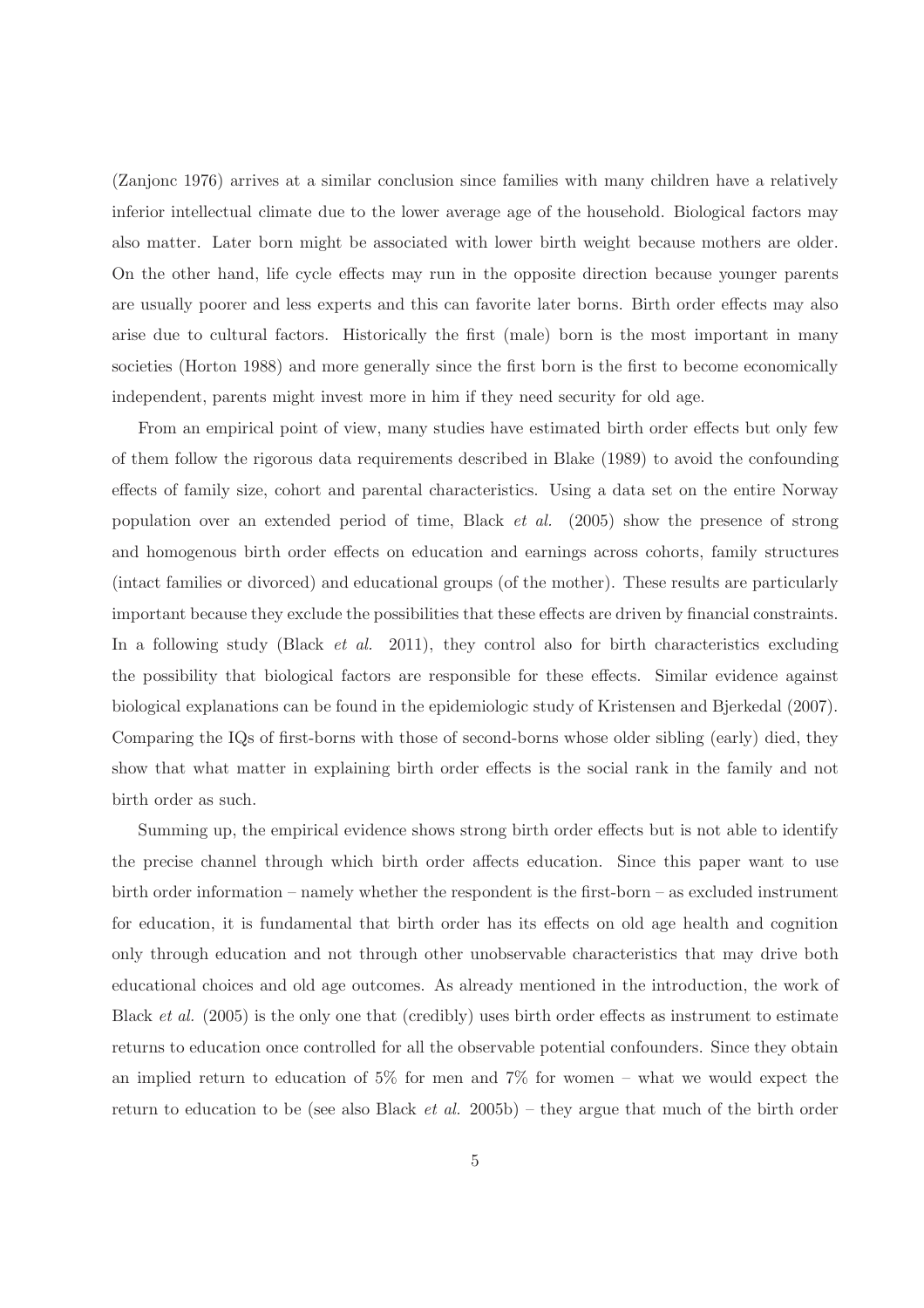effect on earnings is likely working through education. As largely explained in Section 3.2 this paper accounts for most of the potential confounders in the relationship between birth order and education and also implements a battery of tests to indirectly verify the exogeneity of the first-born variable as excluded instrument.

## 2 Data and Summary Statistics

This paper uses data from waves II and III (2006 and 2008) of the Survey of Health, Ageing and Retirement in Europe (SHARE), a multidisciplinary, cross-national bi-annual household panel survey. The target population consists of individuals aged 50 and over who speak the official language of the respective country and do not live abroad or in an institution, plus their spouses or partners irrespective of age. The topic areas covered in the main questionnaire include individual and household characteristics; physical and mental health, cognitive abilities and functioning, subjective psychological health and wellbeing, social participation and social support; housing, work, pensions, income and assets; and expectations for the future. The common questionnaire and interview mode, the effort devoted to the translation of the questionnaire into the respective national languages, and the standardization of fieldwork procedures and interviewing protocols are the most important design tools adopted to ensure cross-country comparability (Börsch-Supan and Jürges 2005).

The second and third waves cover 13 countries<sup>5</sup>, representing different European regions, from Scandinavia (Denmark, Sweden) through Central Europe (Austria, Belgium, France, Germany, the Netherlands, Switzerland) and Mediterranean countries (Greece, Italy, Spain) to Eastern Europe (Poland and Czech Republic). As in Brunello et al. (2009), this paper uses data only from 8 countries that experienced a CS law change that affected the SHARE cohorts. Table 1 shows for each country the year of the considered reform, the pivotal cohort and the change in CS. The only differences form the reforms in Brunello et al. (2009) are the exclusion of Austria because of the absence of a refreshment sample in the second wave – which makes the sample small and highly selected – and the inclusion of Poland. Additional information is provided in Appendix A.

In addition to the topics covered in the first two waves, the third wave of SHARE, called SHARE-LIFE, has been implemented to collect the retrospective histories of the SHARE respondents in

<sup>5</sup>The countries now covered by SHARE are 22 but only 13 participated in both wave 2 and 3.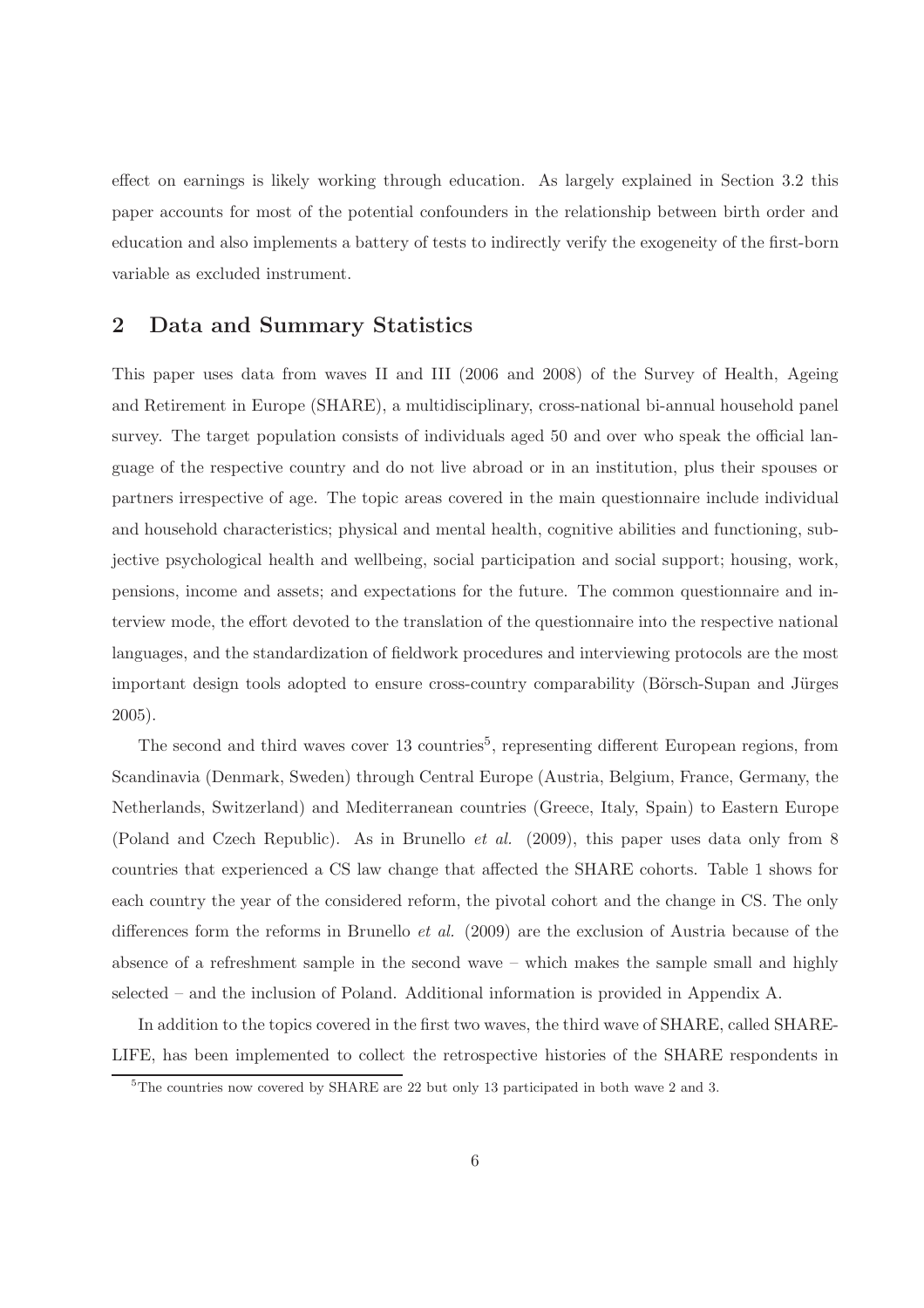order to obtain information about the lives of respondents before the baseline year of the survey (2004). The use of retrospective questionnaires is a way to overcome the lack of large nationally representative cohort studies connecting the earliest years of life to later stages of the life-course. This is especially important, since numerous studies have demonstrated the importance of early life events for later life outcomes (see Currie 2009 for an extensive survey). In order to improve the respondents' recall ability SHARE orders the different interview modules according to what is usually most important for the respondent and thus remembered most accurately. Moreover, the interview is supported with a life grid – a computerized version of the life history interview that serves as a basis for the SHARELIFE interview. Basically, as the respondent answers, the information appears in a calendar for both the respondent and the interviewer to see, so that it is easy for the interviewer to link questions to personal events. For an analysis of the accuracy of the retrospective information in SHARELIFE, I refer to Havari and Mazzonna (2011).

The empirical analysis uses two main samples. In both of them I exclude immigrants and restrict attention to individuals aged 50–80 at the time of the second wave interview.

The first sample – which uses the CS law changes as source of identification – includes all respondents who were born within 10 years before and after the first cohort potentially affected in each country by the change in CS. Since CS laws constrain drop-outs from primary and secondary school and are unlikely to have affected people with very high educational attainment, I exclude the top 5% of the educational distribution, which correspond to people with more than a college degree<sup>6</sup> . In this way I can also increase the power of the instrument which is a relevant issue using this empirical strategy in a cross-country survey. This sample is further restricted when I use information on the individuals' occupation history because of the relevant fraction of women without any labor force attachment. The second sample – which uses birth information as source of identification – restricts the attention to those respondents who participated both in wave 2 and 3 of SHARE and declared to have had siblings. Additional restrictions are imposed to this sample when I jointly use the two instruments.

<sup>&</sup>lt;sup>6</sup>Such a selection criterion also allows to reduce the noise in the data, since I notice that a non-negligible fraction of the respondents with more than 20 years of schooling report also a lower educational attainment (only high school or high school drop-outs).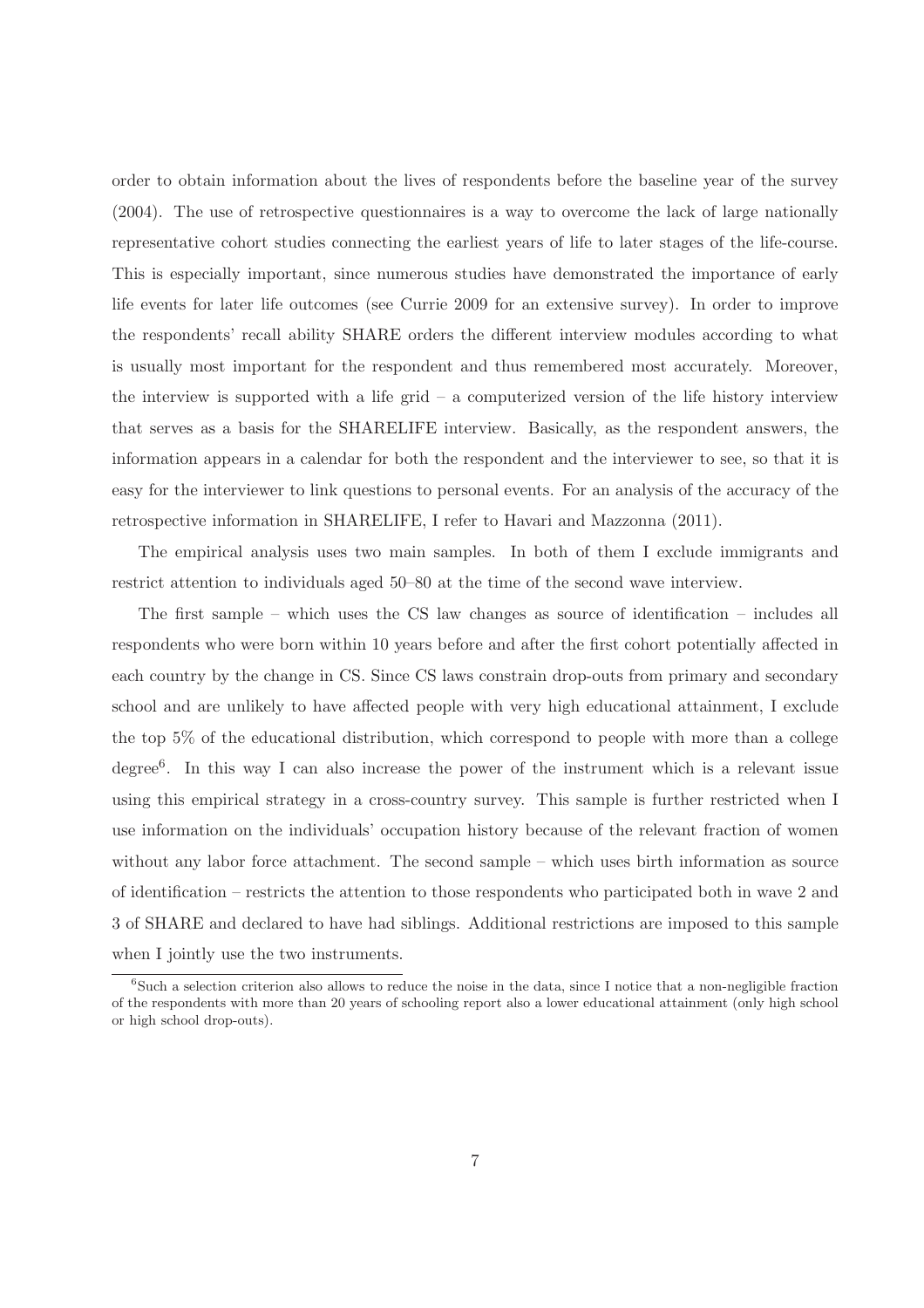#### 2.1 Main Variables

SHARE contains several measures of mental and physical health. As usual in empirical research, self-rated health status (SRH) is used as a measure of the health status. Respondents are asked to rate their general health according to five possible categories (excellent, very good, good, fair, poor). In order to facilitate the interpretation of the results the variable is recoded as a dummy variable equal to 1 for those that report at least good health. For robustness checks also other health measures, such as chronic conditions and Euro-D scale of depression, have been considered. The SHARE cognitive function module contains measures of cognitive function based on simple tests of memory, verbal fluency and numerical ability. For comparability reasons I focus on the most common test in the literature, namely the memory test (Glymour et al. 2008; Banks and Mazzonna 2012).

The test of memory consists of verbal registration and recall of a list of 10 words (butter, arm, letter, queen, ticket, grass, corner, stone, book, stick). The respondent hears the complete list only once and the test is carried out two times, immediately after the encoding phase (immediate recall) and at the end of the cognitive function module (delayed recall). The scores of both tests correspond to the number of words that the respondent recalls. A general measure of memory is constructed by summing up the individual scores in the two tests. The resulting memory variable ranges between 0 and 20. To facilitate comparison, the memory score have been standardized. For robustness check also the numeracy test have been used.

The last outcome variable used in the paper is the individual's main occupation. It is recorded according to the first digit of the ISCO-88 code and, as in Case *et al.* (2009), occupations are divided into three groups that refer to their assumed skill level: 1"low", 2 "medium" and 3 "high".

The main explanatory variable is education which is measured with the number of years spent in full time education. I also exploit the information in SHARE about birth order and household characteristics when the respondent was 10. In particular, I create a dummy variable equal to one if the respondent was the first-born  $("first")$  and another set of dummy variables that controls for the number of siblings. Unfortunately the exact number of siblings is not asked in SHARE, but it is inferred from the number of people in the household when the respondent was 10 and by subtracting all the people in the household who are not siblings (biological or not) from another question of the SHARELIFE questionnaire. However, the fact that this variable can control only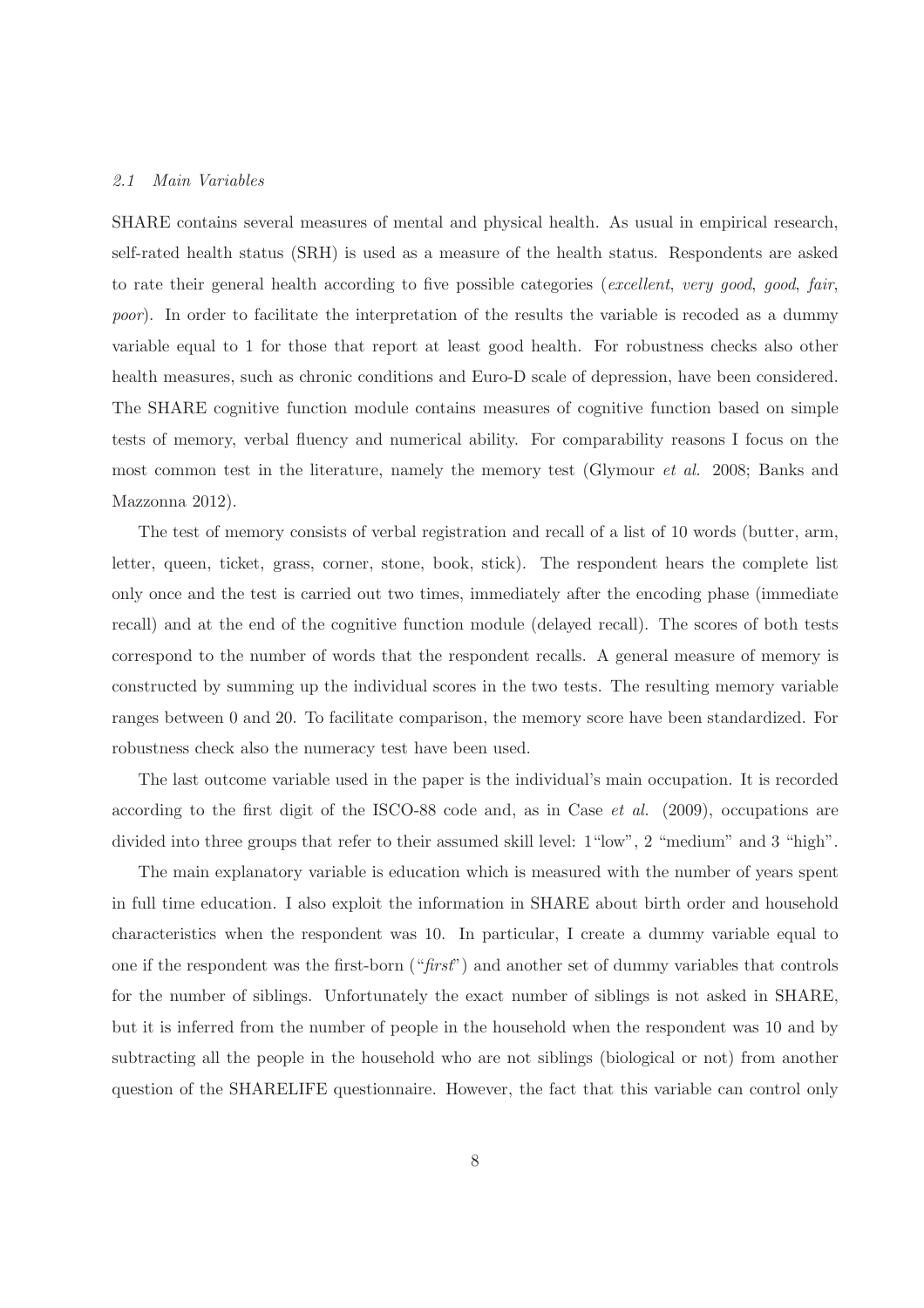for the number siblings that used to live with the respondent should better capture the effect of resource dilution – including financial or other parental inputs. To this end I also drop a small number of respondents, who declare to have had siblings but reported to not have had siblings in their household when aged 10. Further relevant information used to proxy for family background and childhood conditions at the age of 10 are: number of people per room, main breadwinner's occupation, number of books at home, self-reported childhood health, whether their parents used to smoke or (heavy) drink, whether they lived with their biological parents and a set of dummies to control for the area of residence during the childhood – big city (reference category), suburb, large town, small town and rural area. Finally, I use three variables that should be proxies for adult psychological traits only to implement indirect exogeneity tests of our second instrument, first-born. The first question asks the respondent the level of trust she has in other people in a scale between 0 and 10. The second question asks for the percentage chance of leaving an inheritance of more than 150000 Euro. The last one asks for the religious background in a scale between 1 and 6.

### 2.2 Descriptive statistics

To examine the effect of law changes on educational attainment I present a set of descriptive figures showing the discontinuity in education and old age outcomes in the proximity of the pivotal cohorts. Each point of each graph represents the sample mean of all cohorts in the different countries which are at the same distance from the pivotal cohorts. Since the data are particularly noisy I present two graphs, which cover 20 or 10 years respectively before and after the pivotal cohorts, in order to better evaluate the presence of discontinuities. Moreover, purely for descriptive purposes, the fitted lines are based on local polynomial fits on the two sides of the discontinuity. The vertical line denotes the pivotal cohorts for the law changes.

Figure 1 shows the effect of the reform on years of education in our sample which is restricted to those with a high school degree or less. The Figure shows a discrete jump of about 0.4 years of education at the cut-off point for both men and women. The estimated jump is similar to those estimated in Brunello et al. (2009) using different data and a larger set of countries.

The second set of descriptive figures shows the discontinuity in the old age outcome of interest. Both Figure 2 and 3 show the presence of an evident discontinuity in the memory score and selfrated health for men but not for women. In particular, in the case of memory the discontinuity in the men's test score at the pivotal cohorts is of about 0.4 more words recalled while for SRH an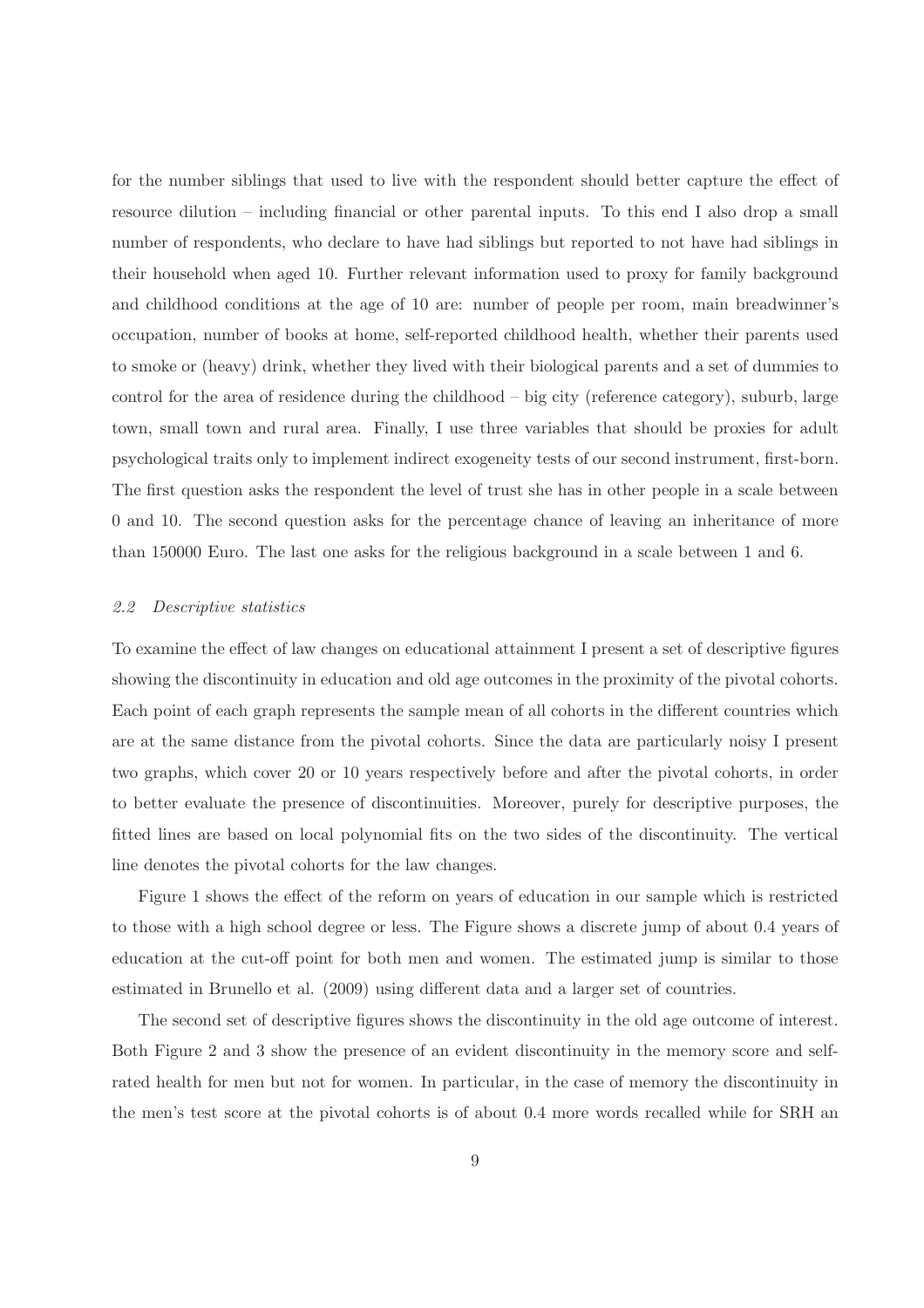increase in the number of people reporting good health is of about 6%.

The last descriptive analysis involves the other instrument used in this paper, the first-born variable. Table 2 reports means comparison between birth order groups – first-borns vs. later borns – for our main outcomes and other observable characteristics. The first set of columns shows these statistics unconditional while in the second set they are reported conditional on sibling size, namely by using the residuals from a regression of sibling size on these variables. The other observable characteristics are adult height, which has been standardized by subtracting the country mean, a set of childhood characteristics – namely childhood health, a dummy for father with a white collar occupation, number of books at home, whether the respondent grew up in a city, whether she grew up with her biological parents and sibling size – and three variables that are meant to proxy for adult psychological traits – the level of trust in the other, the chance of receiving an inheritance in the next 10 years and the level of religiosity.

The third column for each set of columns reports  $p$ -values from  $t$ -tests on the equality of means. Starting from the unconditional comparison, these tests reject the null of equality of means (at the 1 percent level) for all the dependent variables used in this paper – education, SRH, cognitive abilities and occupational level. For instance, first-borns got on average 0.67 years of schooling more than later borns. However, as evident from the table there is a high negative correlation between first-born and sibling size. As a consequence, it is possible that these differences are partially driven by different family characteristics since a larger family size is usually correlated with poorer socioeconomic conditions. This is why also important observable characteristics, such as adult height, number of books at home, being grown in a city and the three proxies for adult psychological traits, are not balanced between the two groups. This means that without controlling for sibling size the exogeneity of the first-born variable is not credible.

In the conditional means comparisons, although the differences in all our dependent variables are still significant, they are definitely smaller than in the unconditional ones. For instance, in the case of education the difference between first and later borns decreases from 0.68 to 0.24 years of education. Such a result suggests that controlling for sibling size is fundamental to not mix up birth order effects with other unobservable family characteristics that are correlated with sibling size. Finally, all the other important observable characteristics are now well balanced between the two groups. The last finding is important because a different result would have cast doubt on the exogeneity of the first-born as excluded instrument, as discussed in Section 3.2. However, this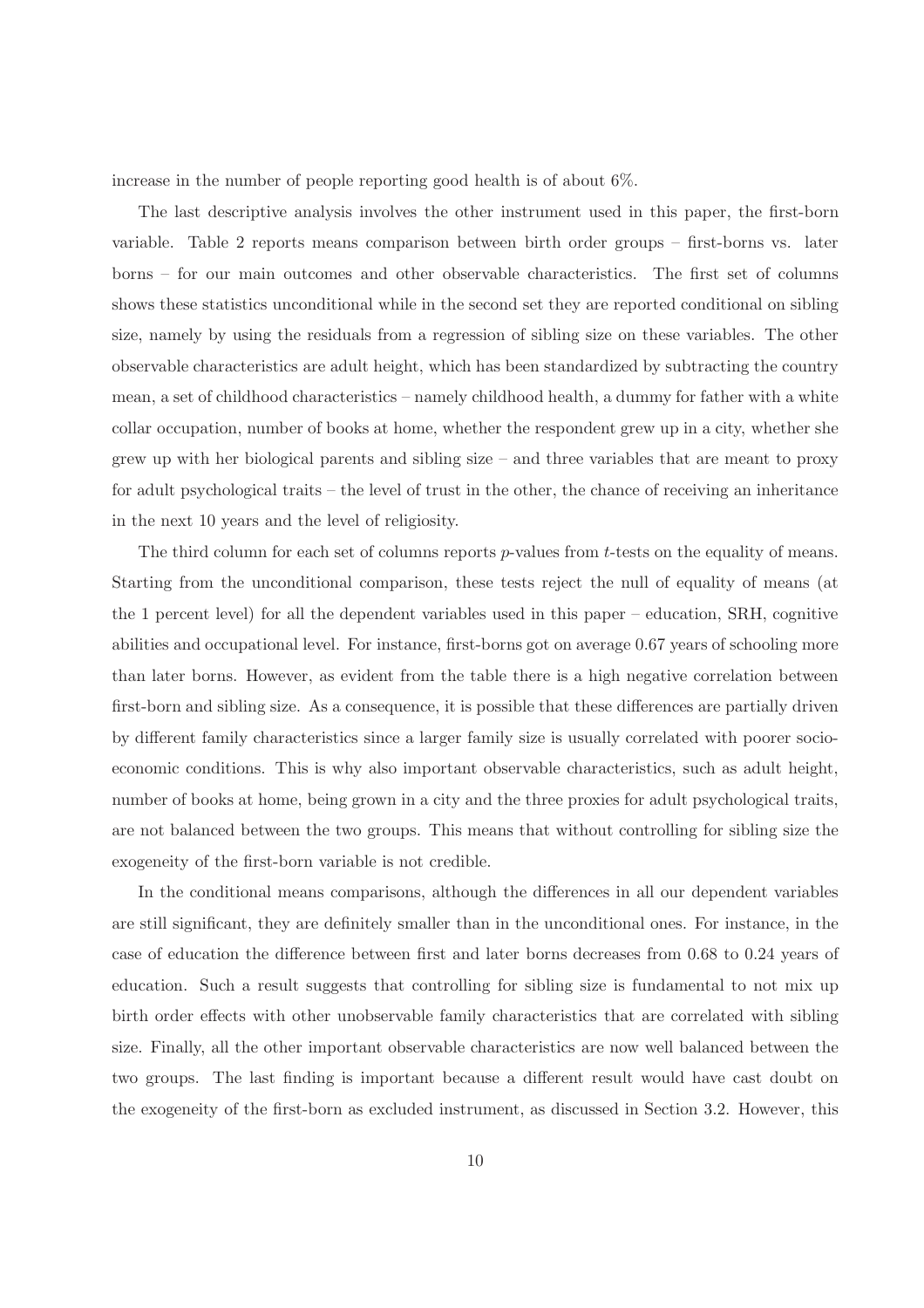kind of comparison is purely descriptive, because it does not take account of cohort trends in such variables. Consequently, I will return to this test in the robustness check section, when I estimate full models with control variables.

## 3 Empirical Strategy

The main target of this paper is to estimate the long-run effect of education on old age outcomes. This is done by applying an instrumental variable approach that uses two different instruments: CS and birth order. Two different empirical specifications are employed to take into account different identification issues that arise as a consequence of the two different instruments. However, in Section 4.2 I will employ a common empirical specification in order to use these two instruments jointly and implement a test of overidentifying restrictions.

### 3.1 Compulsory schooling as instrument

The first empirical strategy estimates the causal effect of education on old age outcomes by exploiting the geographical and time exogenous variation in schooling generated by changes in CS. As already stated in the introduction, this identification strategy has been first used by Brunello et al. (2009) in a cross-country study that estimates the return to education. Following that study, in each country I construct a pre- and post-treatment sample composed of the respondents born within 10 years before and after the pivotal cohorts<sup>7</sup>. Specifically, I estimate the following two equations:

$$
Y_{ick} = \beta_0 + \beta_1 E_{ick} + X'_{ick}\beta_2 + \delta_k + \delta_c + f(c, k) + u_{ick}
$$
 (1)

$$
E_{ick} = \alpha_0 + \alpha_1 Z_{ck} + X'_{ick}\alpha_2 + \gamma_k + \gamma_c + g(c, k) + \nu_{ick}
$$
\n
$$
(2)
$$

where  $Y_{ick}$  are the old age outcome of interest (health or cognition) and  $E_{ick}$  the educational level of individual i, of cohort k, in country c;  $Z_{ck}$  is equal to the number of years of CS; the vector X contains other exogenous controls, such as sex and whether the respondent was surveyed in the second wave refreshment sample. The specification controls also for cohort and country fixed effects,  $\delta_k$ ,  $\delta_c$ ,  $\gamma_k$  and  $\gamma_c$ , and for country-specific polynomial trends in birth cohort,  $f(c, k)$  and  $g(c, k)$ . The last set of controls is meant to take into account country-specific trends in health

<sup>7</sup>For robustness checks I will consider also smaller windows around the cutoff point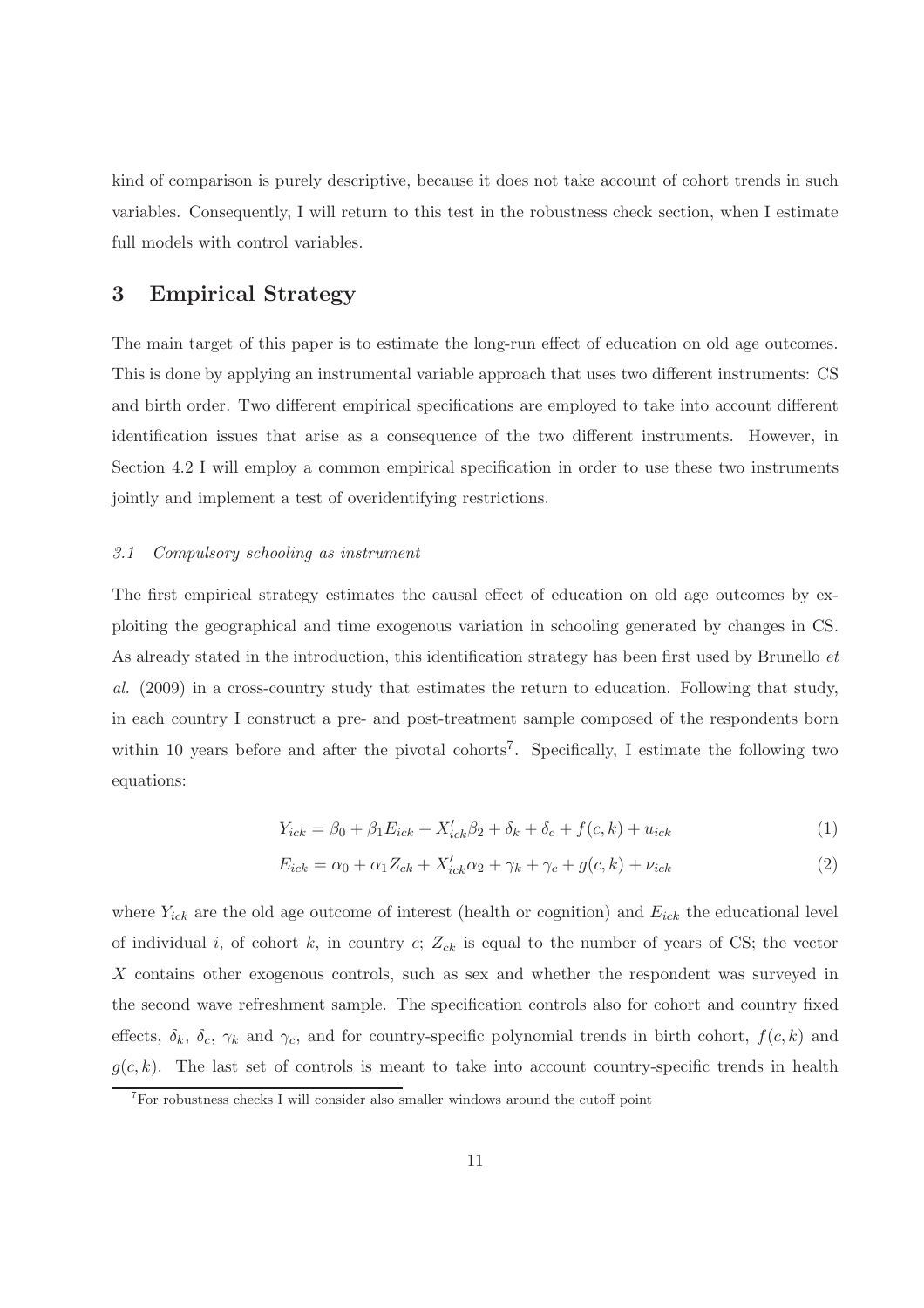and education that improved over time and across cohorts (Lochner 2011). However, to reduce collinearity problems between these large sets of controls and our instrument, which varies only across cohorts and countries, I use also 3 cohort groups or a parametric quadratic control in age. Finally, to account for sex heterogeneity the model is estimated separated by sex.

#### 3.2 Birth order as instrument

The second estimation strategy uses birth order information – namely whether the respondent was the first-born – as source of identification. As already largely discussed in the introduction, different from the previous source of identification, the validity of the instrument is more questionable. In particular, some concerns may arise about the exogeneity of this variable as excluded instrument if birth order has direct effects on old age outcomes – in addition to those through schooling – or if it is correlated with the same unobservables like latent ability that lead to the endogeneity of education.

Following Blake (1989), each regression conditions on sibling size effects because the probability of being the oldest decreases with sibling size. In addition, as in equation (2) I control for cohort effects and country specific trends in birth cohorts and – using information from SHARELIFE – I control also for a large set of controls that proxy for parental and housing characteristics when the respondent was 10 (see Section 2.1). The last set of controls is meant to control for period effects and other parental differences that may arise with parents at different periods of their childbearing. As robustness check, I implement estimates of the first-born effects separated by sibling size (see the discussion in Section 4.3).

Two different samples are used. The first sample includes all respondents to both wave 2 and 3 who declared to have had siblings. The second sample restricts the first sample to those respondents born 10 years before and after the CS reforms in order to use the two instruments jointly.

Finally, two different types of tests are performed to verify the validity of our identification strategy, namely the exogeneity of the birth order information as excluded instrument. Firstly, I use this first-born instrument jointly with CS and perform a classic J-test of overidentifying restrictions. Assuming the exogeneity of CS, this test might be considered as a test on the exogeneity of the first-born variable.

Secondly, in Section 4.3 I test whether similar individuals in terms of observable characteristics – except for the birth order – have different childhood health, adult height and adult psycholog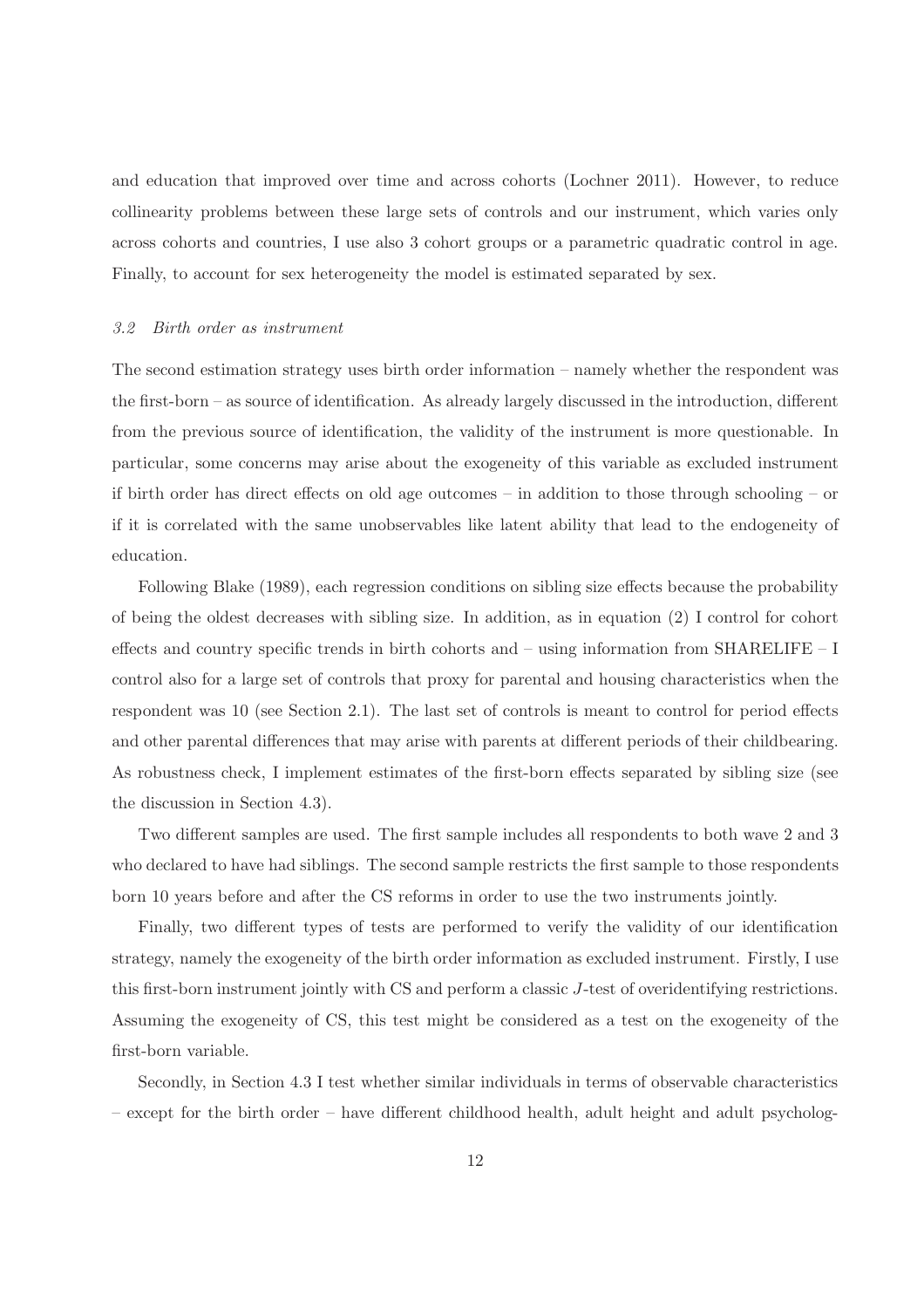ical traits. This test is meant to verify whether birth order is somewhat correlated with those unobservables that lead to the classic endogeneity of education problem, such as genetic and biological characteristics which are important determinants of childhood health, adult height and psychological traits. The test does not reject the null hypothesis of zero effect of first-born on these variables. Such a result is particularly important in the case of adult height and self-reported childhood health, two observable extremely relvant in this setting because strongly correlated with health later in life.

## 4 Estimation Results

In this section I estimate the effects of one extra year of schooling on old age outcomes using two different instruments. Section 4.1 shows the results using variation within and between countries in CS as main identification strategy. Section 4.2 shows the effect of one extra year of schooling using birth order as instrument. Finally robustness checks are provided in Section 4.3.

## 4.1 Compulsory Schooling

Table 3 shows the estimated effect of years of CS on years of schooling pooled and separated by sex. To explore the sensitivity of the results I show the estimations on four different specifications within 10 years before and after the pivotal cohorts. As already mentioned in Section 3.1 each regression includes controls for sex, a dummy for the refreshment sample and country dummies. The four specifications differ only in how they account for the historical improvement in education. The last row for each empirical specification reports the F-test on the excluded instrument - the years of CS. Standard errors are robust to heteroskedasticity. In the first column, which includes a full set of cohort dummies, the estimated effect of one additional year of CS is roughly 0.35 years of schooling for both sexes, a result consistent with the effect estimated in Brunello et al. (2009). Once in the second column I add country specific linear trends in birth cohort the effect of interest slightly decrease in size but more importantly the standard errors increase. Since our instrument varies only across cohorts and countries, the large set of controls included lead to a collinearity problem which dramatically reduces the power of CS as instrument. The value of the F-test drops in size even below the Staiger and Stock (1997) nominal value of 10. For this reason in the third and the fourth column I try to avoid the collinearity problem by substituting the cohort fixed effects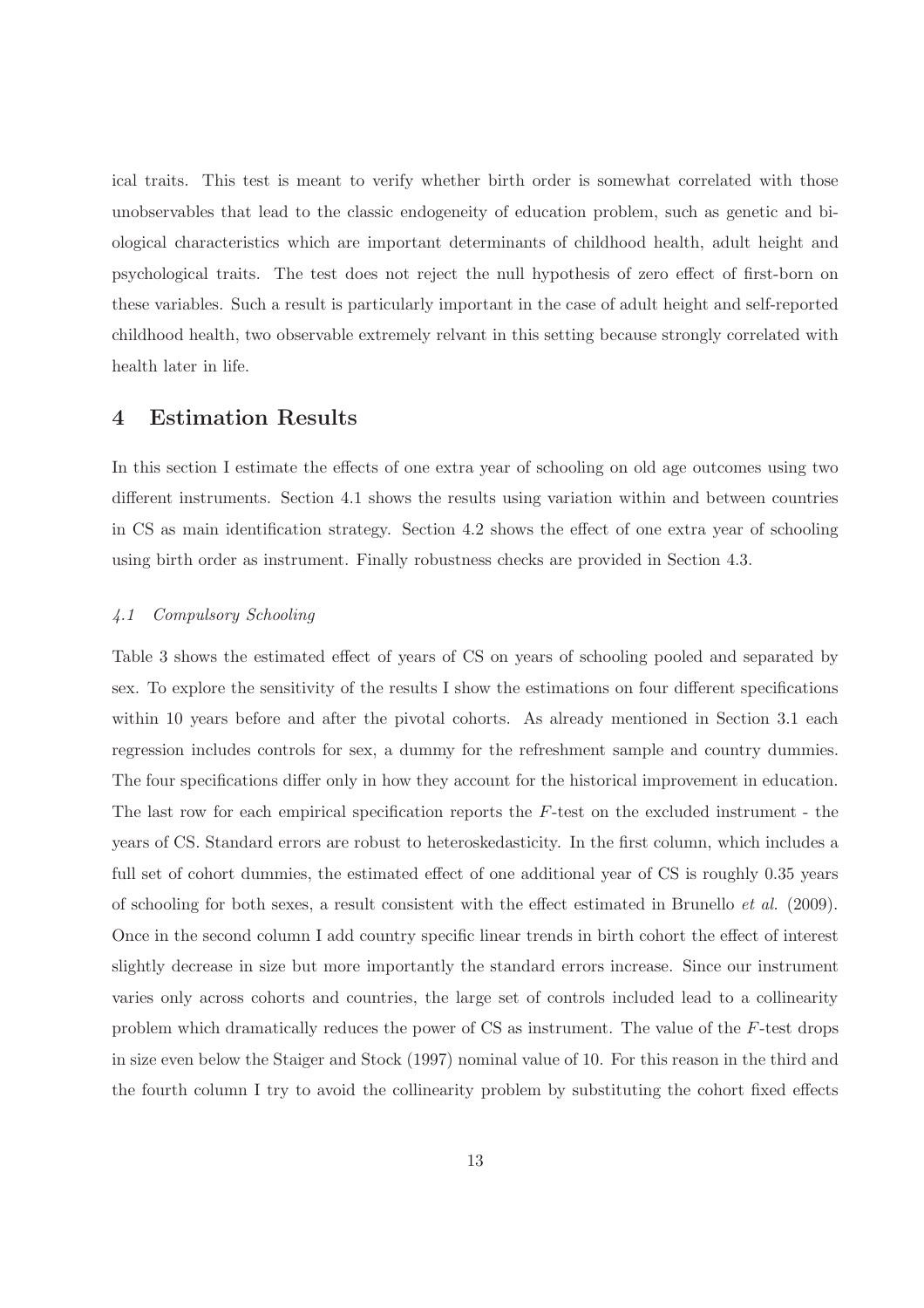with a quadratic control in age or with 3 years cohort groups fixed effects. The results using the quadratic control in age are in line with the estimates in the first two columns but they still show lack of power, while when I use the 3 years cohort groups control I obtain slightly larger but more precise estimates.

The next step is to evaluate the effect of the exogenous increase in education on the old age outcomes of interest as before pooled and by sex. Table 4 reports 2SLS estimates of the effects of education on memory and SRH. Starting from the pooled estimates, the table shows that the extra year of schooling significantly increases the old age memory of the affected cohorts by about 0.2 standard deviations, while for SRH the effect is statistically significant only in the last column with point estimates always around 3-5 percentage points increase in the probability of reporting good health.

Consistently with the graphical evidence, when I allow for sex heterogeneity the table shows that for men point estimates are larger than pooled estimates for both memory and SRH, while for women they are not significantly different from zero. Several considerations arise about men's results. In the case of memory the estimated effect is consistent with the results in Glymour et al. (2008) who used a similar estimation strategy exploiting changes in CS across US states, but lower than the half standard deviation estimated in Banks and Mazzonna (2012). Such a difference may be due not only to the different estimation strategy (IV vs. RD) but also to the peculiarity of the 1947 English reform that affected about 50% of the population of 14 years-olds. For SRH, point estimates are between 10 and 14 percentage points. This result is somewhat comparable with some studies reviewed by Lochner (2011).

To sum up, the results stress the importance of taking sex heterogeneity into account since the results from pooled estimates might be misleading in particular for SRH. As already stressed in the introduction, Banks and Mazzonna (2012) try to explain the sex heterogeneity arguing that the positive effect only on men's cognitive functioning does not come via health or mortality but via higher employment or more cognitively demanding occupations that lead also to the observed increased earnings of the affected cohorts (as shown in Oreopolous, 2006). As a consequence the different labor force attachment between men and women might explain the large sex heterogeneity.

In order to verify that hypothesis Table 5 shows the effect of an extra year of schooling due to CS on the respondent's last occupational level. The number of observations is smaller than before,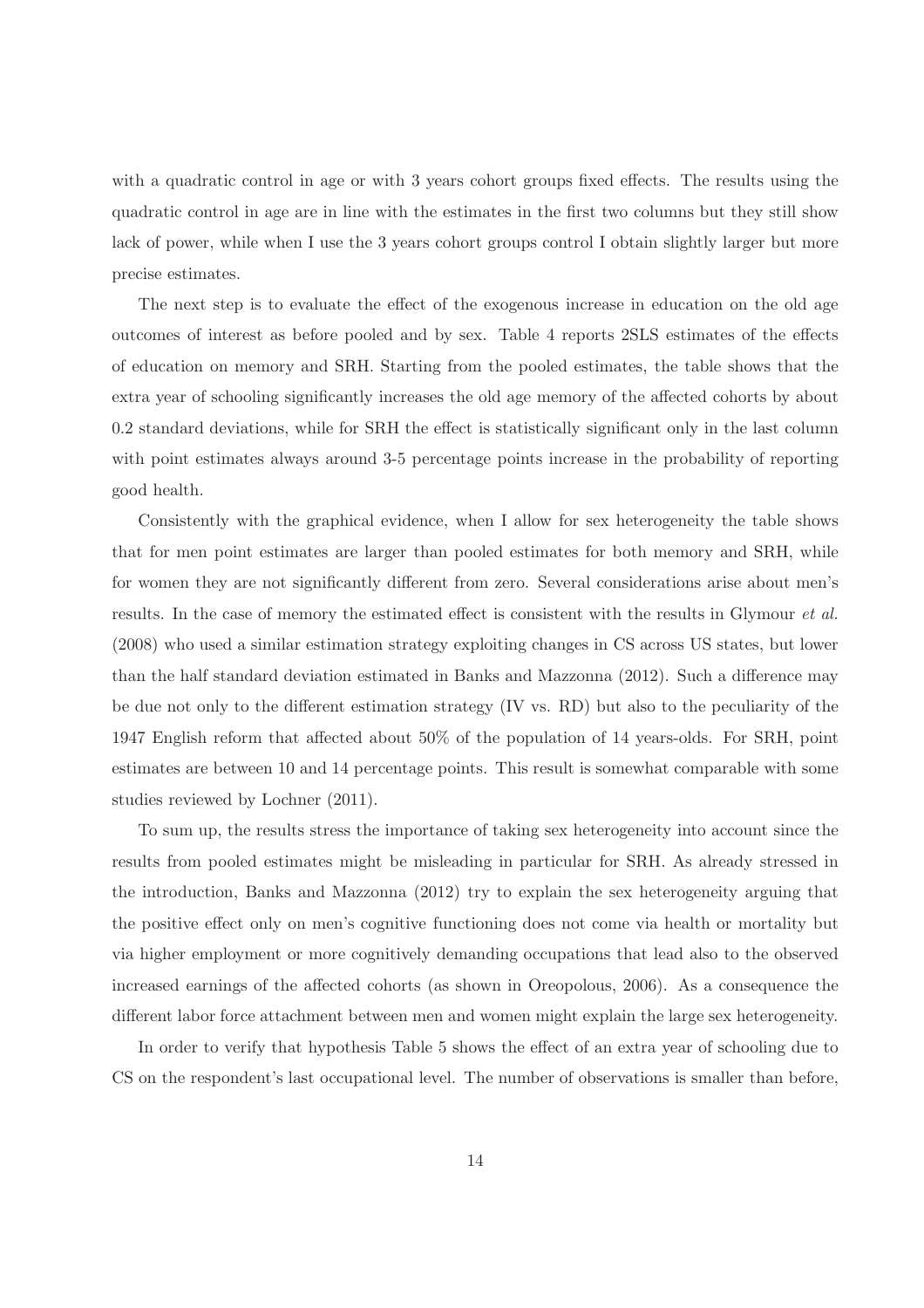in particular for women because of the low labor force attachment for old cohort women<sup>8</sup>. For such reason the power of the instrument strongly decreases, in particular in the second columns, and point estimates are somewhat noisy. However, for both men and women the estimates are always positive and in many cases statistically significant at least at the 10 percent level. Such result is consistent with the hypothesis that CS law changes in Europe affect the individual's occupation with positive spillovers on cognitive abilities and health.

#### 4.2 Birth order

This section estimates the causal effect of education using birth order information, namely whether the respondent was the first-born. Given the results in the previous section I show only the results by sex.

I start by showing in Table 6 the estimated effect of being first-born on years of schooling. As already stressed in Section 3.2, stringent data requirements are necessary to estimate birth order effects. The baseline estimates in the first column – which include controls for sex, birth cohorts and country dummies and country specific linear trends in birth cohort – indicate that the first-born effect is positive and significant. Being first-born is associated with .73 more years of schooling for men and more than a half year for women. However, as I include a control for sibling size the coefficient strongly decreases in size by roughly 30% for men and 40% for women. Such a result confirms that not accounting for sibling size upward biases the birth order effects estimates. More generally, the estimated effect of the first-born is comparable with the effect estimated in Black et al.  $(2005)^9$ . The third column adds controls for childhood conditions when the respondent was 10 to control for period effects and initial endowment passed from parents to children. However, although these controls are extremely relevant – they dramatically increase the  $R^2$  by over  $40\%$  – they do not markedly decrease the size of the birth order coefficients. The sex heterogeneity seems to support the hypothesis of cultural reasons behind the first-born story, according to which parents invest more in the first male born. This hypothesis is also supported by a separated analysis, not reported here, in which I find that for older cohorts of women the effect is close to zero.

 $8$ Despite the reduction in women sample size the number of respondents still is larger than the number of women with a continuous labor force history. In fact, many respondents report their last occupation even if it was for a short period of time.

 $9$ They control for a full set of birth order dummies and the estimated effects range between 0.3 and 0.5 additional years of education for the first-born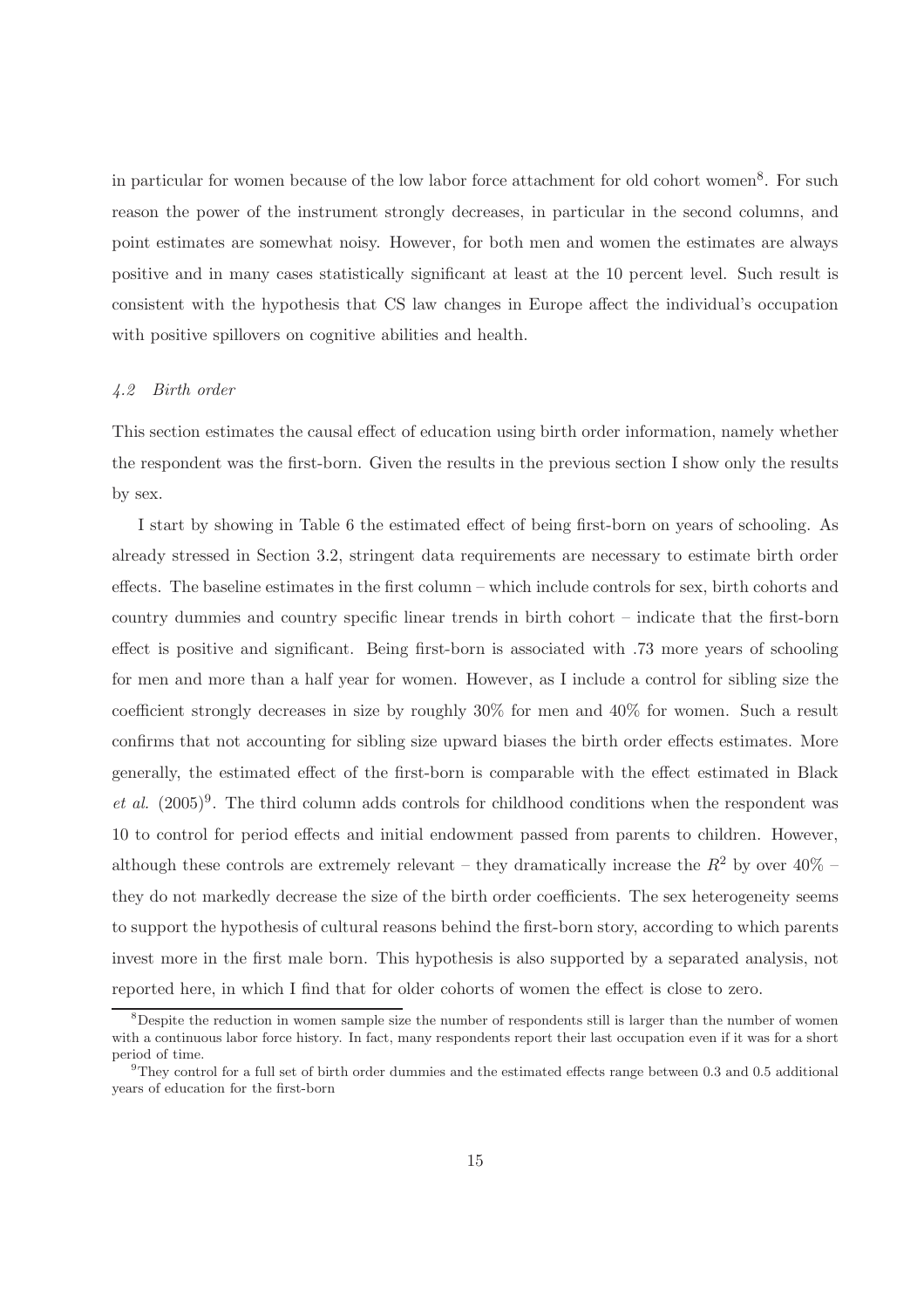In the last two columns, in order to use jointly the two instruments, the sample is restricted to those cohorts born 10 years before and after the pivotal cohorts and controlling for 3-year cohort groups in order to increase the of power to the CS instrument. In particular the third column shows the estimates using only the first-born instrument, while the last one displays the result when using both instruments. The results show that both instruments are positive and statistically significant. More generally, it is worth to stress that in this sample the effect of CS is larger than the effect estimated before, in particular for men. The most reasonable explanation is that the exclusion of only child respondents leads to a sample of respondents from larger and poorer families shifting the education distribution towards the left where the CS reforms had the largest effects.

Table 7 and 8 show the 2SLS estimates of the effect of education on all old age outcomes for men and women. Given the importance of sibling size all estimates already include this control. As before the last two columns restrict the attention on the CS cohorts.

Starting from men, the effect of one extra year of education is positive for all old age outcomes and only in the case of memory the effects are somewhat smaller than those estimated in Table 4. However, this seems to be only the consequence of the sample selection since in the last two columns, where I use the common sample, point estimates are almost identical. Consequently, the results from the J-tests of overindentifying restrictions never reject at conventional levels the hypothesis that the excluded instruments are correctly excluded from the estimated equation.

The evidence is somewhat different for women. This difference is particularly remarkable in the case of SRH where estimates are now statistically significant with a large drop in the estimated effect from .14 to .05 when I use both instruments. For this reason the J-tests do reject the exogeneity hypothesis.

To sum up, the 2SLS estimates of education differ only for women in the case of SRH. I believe that the concern about the endogeneity of the first-born as instrument cannot explain why the results differ only for women. More reasonably, if the occupational channel is one of the more relevant for explaining the educational gradient, the fact that the two instruments affect different populations with different labor force attachment might explain the puzzle. In particular, women affected by CS might show a lower labor force participation than those affected by fist-born instrument.

To examine that hypothesis Table 9 shows results from regressions of the first stage effect of CS and first-born by sex and educational groups (High school drop-outs vs. high school and college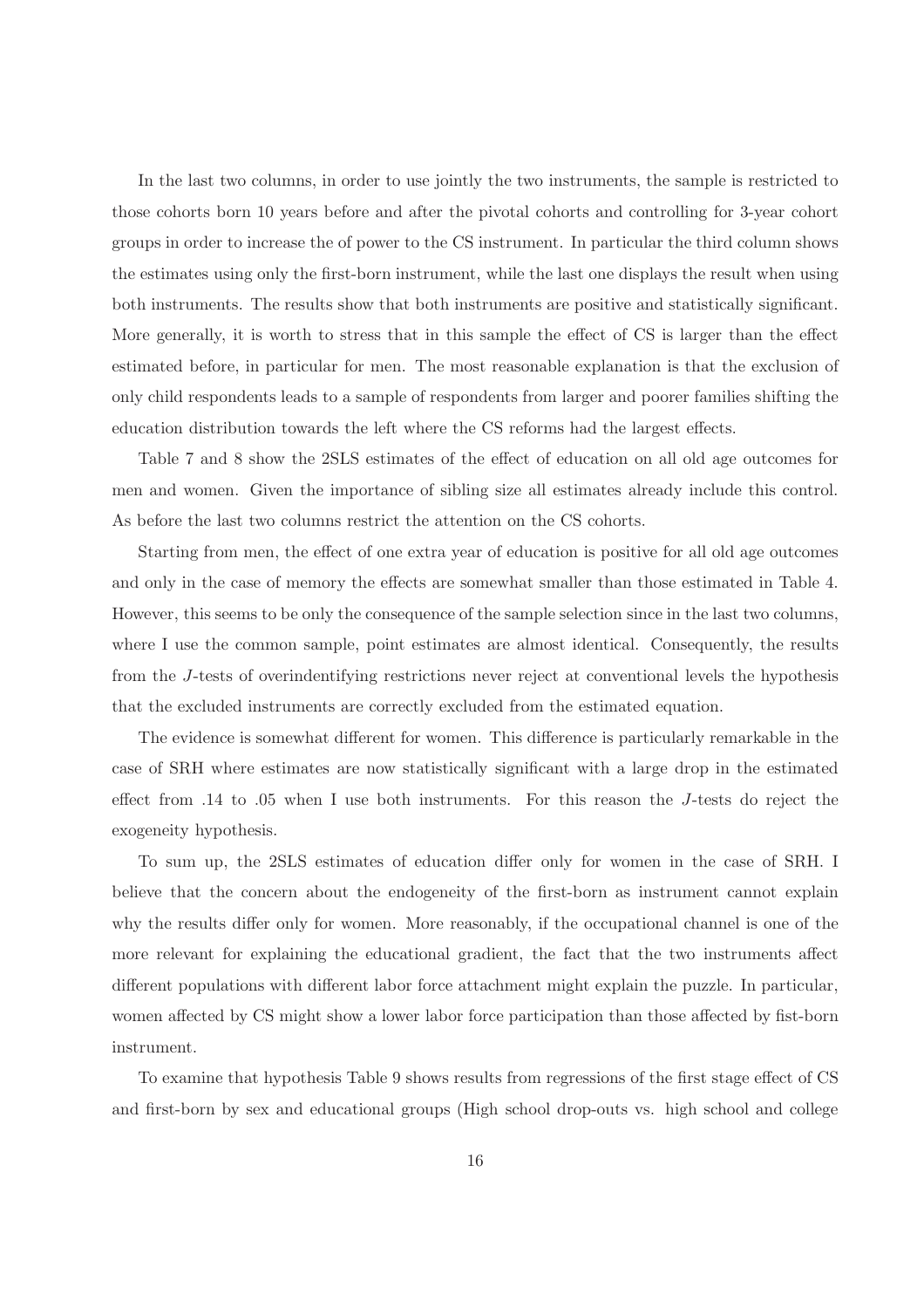graduate). The results clearly show that CS mainly affects respondents at the lower end of the education distribution, while first-born does affect both groups or, as for men, mainly those with higher education attainment. The last result is consistent with the evidence in Black *et al.* (2005) that shows homogeneous birth order effects across several dimensions (see Section 1.2).

At the same time the third row shows the labor force attachment of the four groups. The Table clearly displays that women with low education definitely show a lower labor force attachment, roughly 52%, than women with high education, 80% and men who always have an history of high labor force attachment, roughly 90% . Therefore if labor force participation is a relevant source of heterogeneity in the effect of education, instrumental variable estimates that use CS law changes as instrument can recover only local average treatment effects.

## 4.3 Robustness checks

As already mentioned in Section 3.2, this section starts by showing the results from an indirect test of exogeneity on first-born to verify whether the birth order is correlated with genetic or biological characteristics that may drive both educational choices and old age outcomes. I perform this test on adult height and self-reported childhood health. Although adult height is not a birth characteristic it is strongly correlated with height at the age of 3 and has been used in the literature as a marker for the genetic endowment and the health environment that an adult experienced in early life (Case and Paxson 2009). Table 10 shows that being first-born does not significantly affect both variables once I control for sibling size. In addition, in the last three columns I test whether first-borns are different in some adult psychological traits employing the three proxies used also in Section 2.2. The main idea is to see whether birth order is correlated with some non-cognitive skills that may drive both education and adult health. It is worth noticing that since I use proxies for the adult psychological traits a correlation with birth order does not undoubtedly imply an endogeneity problem because it is still possible that this correlation is due to the indirect effect of education. However, when I control for sibling size, the results reject any significant relationship and so also indirect effects through education.

Other robustness checks are performed and the results – available on request – are in accordance with those reported so far. As suggested by Blake (1989), I run separated estimates of the first-born effect by sibling size. In order to verify the robustness of our CS reform instrument, I estimate the same models in Tables 4 by excluding each time one of the countries in this study. In addition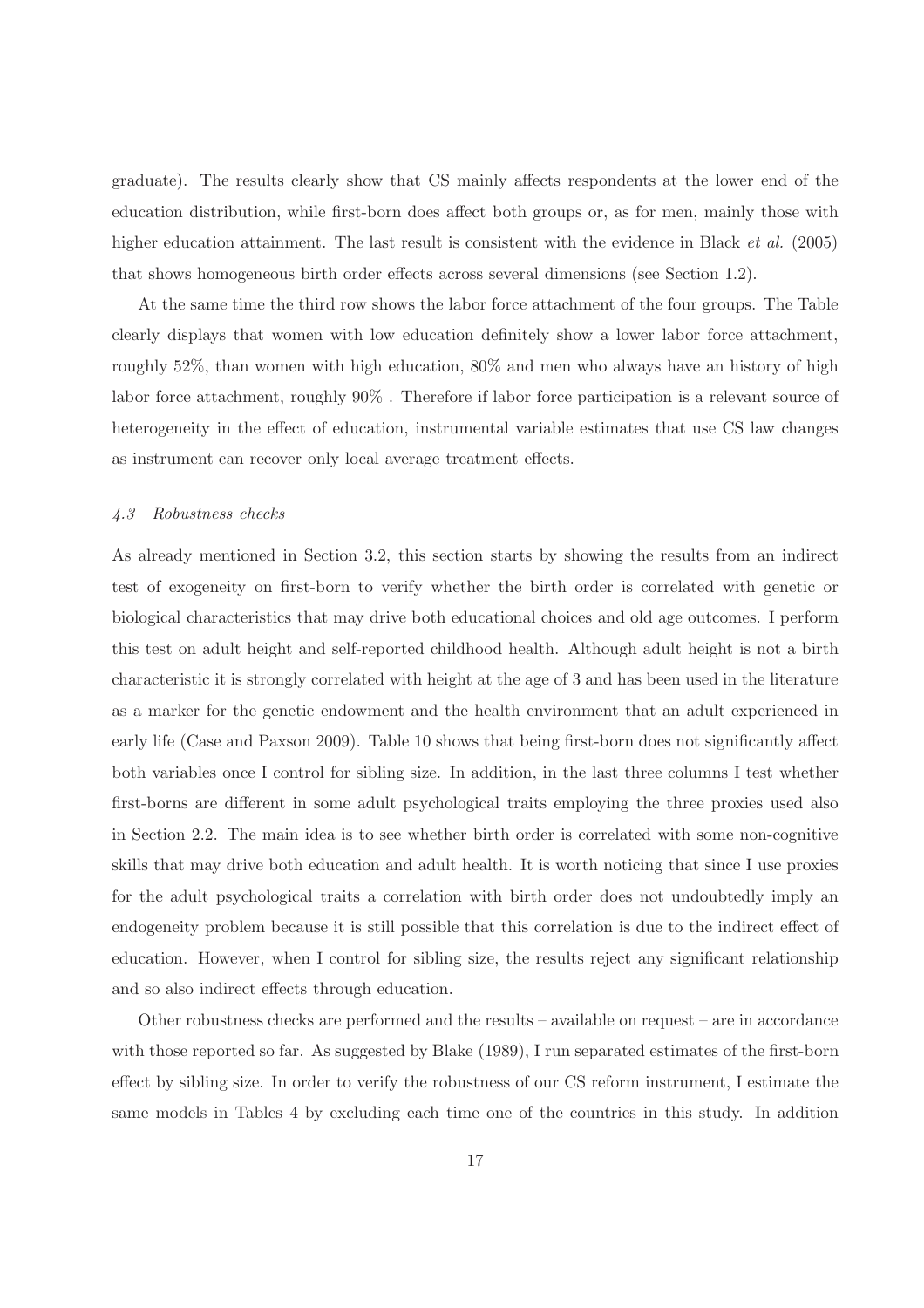I consider smaller bandwidth around the the pivotal cohort (7 and 5 years). Finally, I consider other health and cognitive outcomes in addition to SRH and Memory – such as Numeracy, chronic conditions and the Euro-D depression scale. The results for Numeracy are consistent with Memory despite the effect on men using CS as instrument is smaller in size. For the other health outcomes the point estimates are consistent with those presented so far, but often standard errors in particular with CS as instrument are larger.

## 5 Conclusions

In this paper I use data from two waves of the Survey of Health, Ageing and Retirement in Europe (SHARE) to estimate the causal effect of education on old age cognitive abilities and health. The estimation strategy involves the use of two different instruments, namely changes in CS laws across 8 different European countries and birth order information, namely a first-born dummy.

The results show that education does causally affect men's old age health and cognitive abilities, a result that has always been controversial in the literature on the broader effects of education. Less evident are the positive spillovers for women, at least when using CS as instrument. If the effect of education on health works also through the labor market, that difference might be explained by the lower labor force attachment. To this end, I present evidence of an effect of education also on the occupational level of the affected individuals is consistent with that hypothesis. From a methodological prospective, that hypothesis is in accordance with the fact that the two instruments affect different populations with different labor force participation and, as a consequence, they might recover different parameters (LATE vs. ATE).

Let me make a final remark on the use of first-born as instrument. This variable has been used to give power to our identification strategy and robustness to our findings, fully aware of the endogeneity concerns that, however, do not seems to seriously affect the identification strategy of the paper. Even though it is not the main target of the paper, the results from this paper might also help to understand why birth order affects educational outcomes. As in previous literature (Black et al. 2011, Kristensen and Bjerkedal, 2007), I do not neither find evidence of biological explanations – no effects on childhood health and height – nor of financial constraints because of larger effects on the upper end of the education distribution. More likely cultural influences seem to be a reasonable explanation given the larger effect I found for men and for older cohorts.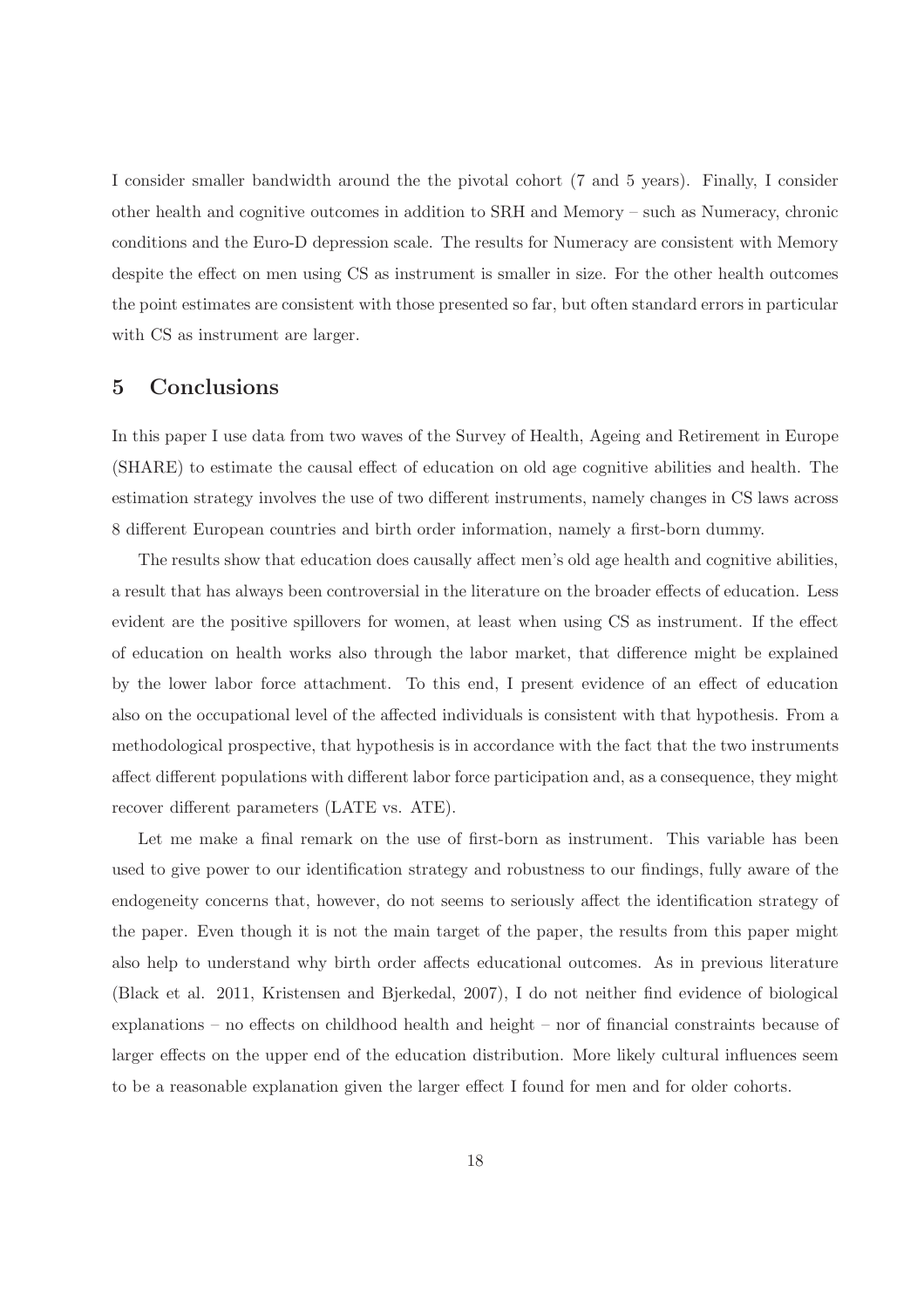#### References

- Acemoglu, D. and Angrist, J. D. (2001). 'Consequences of employment protection? The case of the Americans with disabilities act', *Journal of Political Economy*, vol. 109(5), pp. 915–57.
- Arendt (2005). 'Does Education Cause Better Health? A Panel Data Analysis Using School Reforms for Identification', Economics of Education Review, vol. 24(2), pp. 149160.
- Banks, J. and Mazzonna, F. (2012). 'The effect of education on old age cognitive abilities: evidence from a Regression discontinuity design'. Economic Journal, Vol. 122(560), pp. 418–448.
- Becker, G.S. and Lewis, H.G. (1973). 'On the interaction between the quantity and the quality of children', Journal of Political Economy, vol. 82(2), pp. 279–288.
- Bingley, P., Christensen, K., and Jensen, V. M. (2009). 'Parental schooling and child development: Learning from twin parents', The Danish National Centre for Social Research Working Paper 072009.
- Birsdall N. (1991). 'Birth order effects and time allocation', Research in Population Economics, vol. 7, pp. 191–213.
- Börsch-Supan, A. and Jürges, H. (2005). The Survey of Health, Aging, and Retirement in Europe. Methodology, Mannheim Research Institute for the Economics of Aging (MEA).
- Blake, J. (1989), Family size and achievement, University of California Press, Berkley and Los Angeles.
- Black, S.E., Devereux, P.J., and Salvanes, K.G. (2005). 'The more the merrier? The effect of family size and birth order on children's education', The Quarterly Journal of Economics, vol. 70, pp. 669–700.
- Black, S.E., Devereux, P.J., and Salvanes, K.G. (2005b). 'Why the apple doesn't fall far: understanding intergenerational transmission of human capital', American Economic Review, vol. 95(1), pp. 437–449.
- Black, S.E., Devereux, P.J., and Salvanes, K.G. (2011). 'Older and wiser? Birth order and IQ of Young men', CESifo Economic Studies, vol. 57(1), pp. 103–120.
- Brunello, G., Fort, M., Weber, G. (2009). 'Changes in compulsory schooling, education and the distribution of wages in Europe'. Economic Journal, vol. 119(536), pp. 516–539.
- Brunello, G., Fort, M., Schneeweis, N., and Winter-Ebmer, R., (2011). "The Causal Effect of Education on Health: What is the Role of Health Behaviors?", IZA Discussion Papers 5944, Institute for the Study of Labor (IZA).
- Case A., and Deaton A. (2005), 'Broken down by work and sex: How our health declines.' In Wise D.A. (ed.), Analyses in the Economics of Aging, University of Chicago Press, pp. 185–212.
- Case, A., Fertig, A. and Paxson, C. (2005), 'The Lasting Impact of Childhood Health and Circumstance'. Journal of Health Economics, vol. 24, pp. 365389.
- Case, A. and Paxson, C. (2009). 'Early life health and cognitive function in old age', American Economic *Review*, vol. 99 $(2)$ , pp. 104–09.
- Clark, D. and, Royer, H. (2010). 'The effect of education on adult mortality and health: evidence from Britain', NBER Working Paper No. 16013, National Bureau of Economic Research.
- Currie, J. (2009), 'Healthy, wealthy, and wise: Socioeconomic status, poor health in childhood, and human capital development.' Journal of Economic Literature, pp. 47, vol. 87–122.
- Cutler, D.M. and Lleras-Muney, A. (2007). 'Understanding differences in health behaviors by education', Journal of Health Economics, vol. 29, pp. 1-28.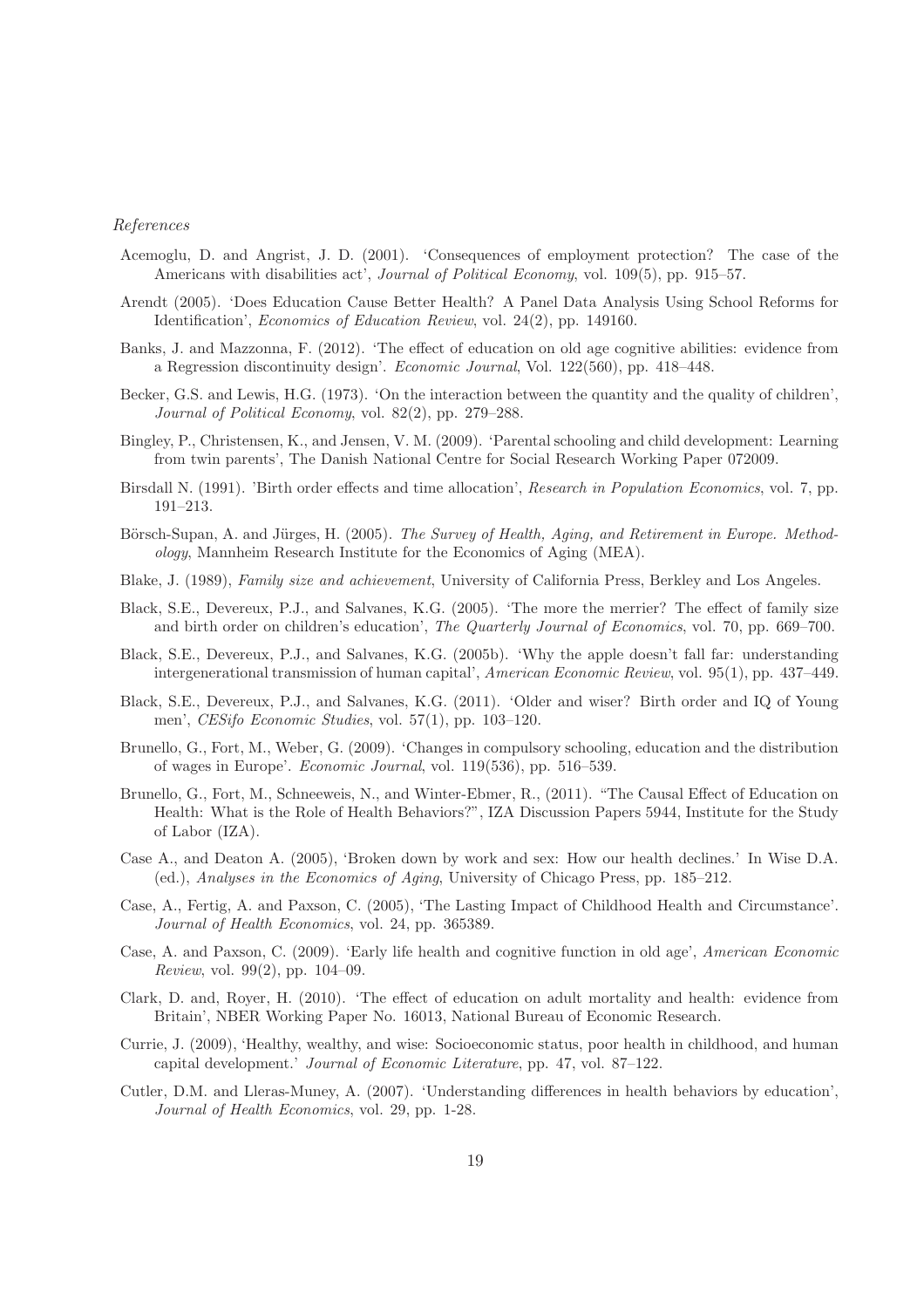- Cutler, D.M., Lange, F., Meara, E., Richards, S., and Ruhm, C. J. (2011).'Rising educational gradients in mortality: the role of behavioral risk factors', *Journal of Health Economics*, vol. 30, pp. 1174–1187.
- de Jager, C.A., Budge, M.M., and Clarke, R. (2003). 'Utility of TICS-M for the assessment of cognitive function in older adults', International Journal of Geriatric Psychiatry, vol. 18(4), pp. 318–24.
- Folstein, M.F., Folstein, S.E., and McHugh, P.R. (1975). 'Mini-Mental State: a practical method for grading the cognitive state of patients for the clinician', Journal of Psychiatric Research, vol. 12(3), pp. 189–98.
- Fort M. (2006) 'Educational Reforms Across Europe: A Toolbox for Empirical Research', mimeo.
- Glymour, M.M., Kawachi, I., Jencks, C. and Berkman, L. (2008). 'Does childhood schooling affect old age memory or mental status? Using state schooling laws as natural experiments', Journal of Epidemiology and Community Health, vol.  $62(6)$ , pp.  $532-37$ .
- Grossman, M. (1972). 'On the concept of health capital and the demand for health', The Journal of Political *Economy*, vol.  $80(2)$ , pp. 223–55.
- Havari, E. and Mazzonna, F. (2011). 'Can we trust older people's statements on their childhood circumstances? Evidence from SHARELIFE', SHARE Working Paper Series 05-2011.
- Horton, S. (1988). 'Birth order and child nutritional status: Evidence from the Philippines', Economic Development and Cultural Change, vol. 36(2), 341–354.
- Imbens, G. and Angrist, J.D. (1994). 'Identification and estimation of local average treatment effects', Econometrica, vol. 62(2), pp. 467–75.
- Jung-Miklaszewska, J. (2000). 'The system of education in the Republic of Poland. Schools and Diplomas', Bureau for Academic Recognition and International Exchange Polish NARIC/ENIC, WARSAW.
- Jürges, H., Kruk, E. and Reinhold, S. (2009). 'The effect of compulsory schooling on health evidence from biomarkers', MEA Discussion Paper 183-09, Mannheim Research Institue for Economics of Aging.
- Kristensen, P. and Bjerkedal, T. (2007). 'Explaining the relationship between birth order and intelligence', Science, vol. 316, pp. 1717.
- Lleras-Muney, A. (2005). 'The Relationship between education and adult mortality in the U.S', Review of Economic Studies, vol. 72(1), pp. 189–21.
- Lochner, L. (2011). 'Nonproduction benefits of education: crime, health, and good citizenship', Handbook of the Economics of Education, vol. 4, pp. 183–282.
- Mazunder, B. (2008). 'Does education improve health? a reexamination of the evidence from compulsory schooling laws, Economic Perspectives, pp. 2–16.
- Oreopoulos, P. (2006). 'Estimating average and local average treatment effects of education when CS laws really matter', American Economic Review, vol. 96(1), pp. 152–75.
- Oreopoulos, P. and Salvanes, K.G. (2011) 'Priceless: The Nonpecuniary Benefits of Schooling', Journal of Economic Perspectives, vol. 25(1), pp. 159–84.
- Schumacher, R. and Vilpert, S. (2011). 'Gender differences in social mortality differentials in Switzerland (1990-2005)', Demographic Research, vol. 25, pp. 285–310.
- Staiger, D. and Stock, J.H. (1997). 'Instrumental Variables Regression with Weak Instruments', Econometrica, vol. 65(3), pp. 557–586.
- Zajacova, A., and Hummer, R. A. (2009). 'Gender Differences in Education Effects on All-Cause Mortality for White and Black Adults in the United States.' Social Science and Medicine, Vol. 69(4), pp. 529–537.
- Zajonc, R.B. (1976) 'Family configuration and intelligence', Science, vol. 192, pp. 227-236.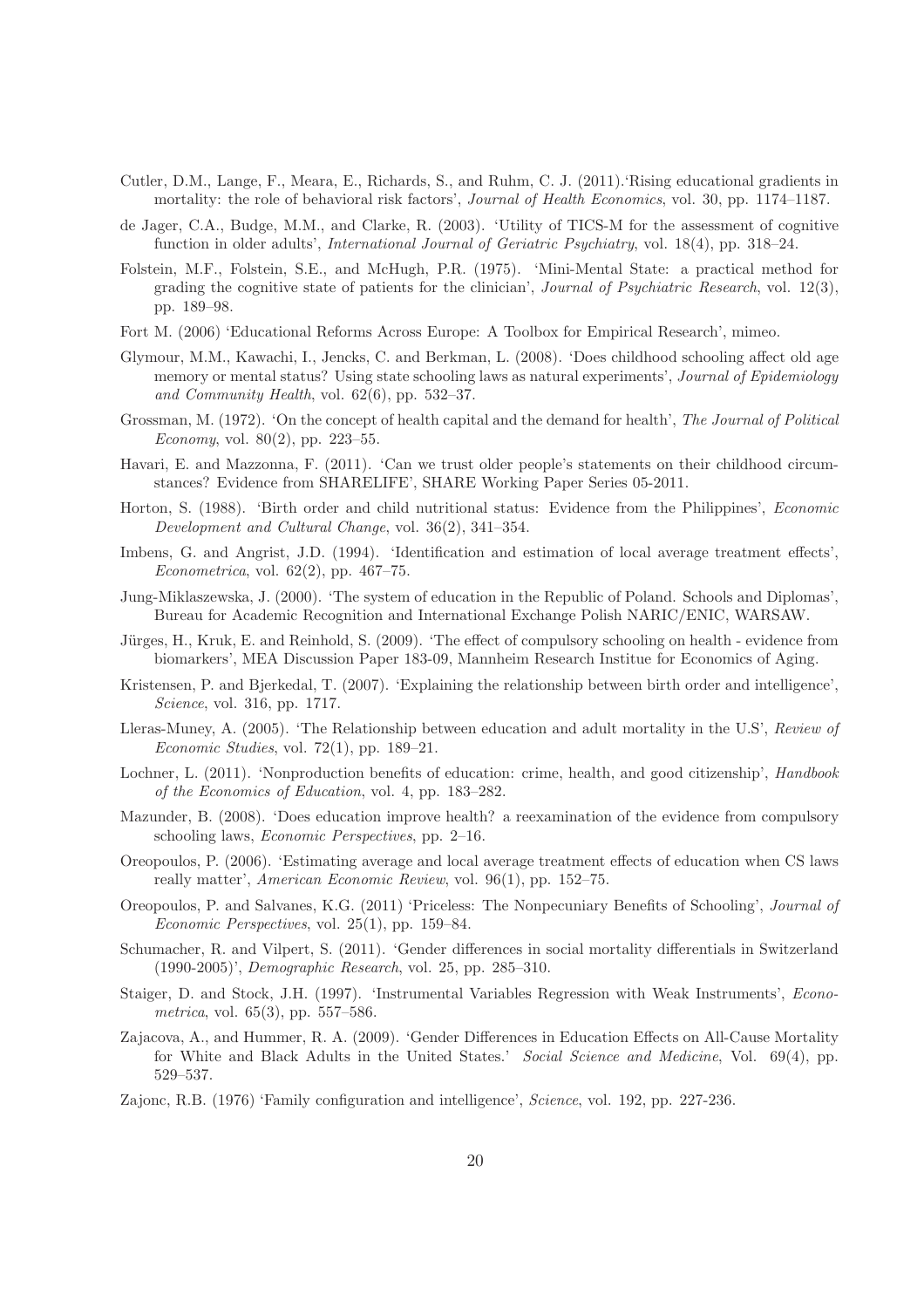| Country                | Reform implementation | Pivotal cohort | Change in CS      |
|------------------------|-----------------------|----------------|-------------------|
| Czech Republic         | 1948                  | 1934           | 8 to 9            |
| $Demmark*$             | 1958                  | 1944           | 7 to 9            |
| France                 | 1972                  | 1953           | 8 to 10           |
| Germany                |                       |                |                   |
| - Baden-Württemberg    | 1967                  | 1953           | 8 to 9            |
| - Bayern               | 1969                  | 1955           | 8 to 9            |
| – Bremen               | 1958                  | 1943           | 8 to 9            |
| – Hamburg              | 1959                  | 1934           | 8 to 9            |
| $-$ Hessen             | 1967                  | 1953           | 8 to 9            |
| $-$ Niedersachsen      | 1962                  | 1947           | 8 to 9            |
| - Nordrhein-Westfhalen | 1967                  | 1953           | 8 to 9            |
| - Rheinland-Pfalz      | 1967                  | 1953           | 8 to 9            |
| - Saarland             | 1964                  | 1949           | 8 to 9            |
| - Schleswig-Holstein   | 1956                  | 1941           | 8 to 9            |
| Italy                  | 1963                  | 1949           | $5 \text{ to } 8$ |
| Netherlands            | 1942                  | 1936           | 7 to 8            |
| Poland                 | 1966                  | 1953           | 7 to 8            |
| Sweden                 | 1962                  | 1950           | 8 to 9            |

Table 1: Compulsory school reforms

\*The Denmark reform of 1958 did not formally increase the CS but eliminated barriers to access to the 8th and 9th grade for children from villages.

Table 2: Mean comparisons between first-born and higher birth order (the p-value is derived from a t-test on equality of means).

|                             |          | Unconditional |            |                |         | Conditional on sibling size |
|-----------------------------|----------|---------------|------------|----------------|---------|-----------------------------|
| First-born:                 | $\rm No$ | Yes           | $p$ -value | N <sub>o</sub> | Yes     | $p$ -value                  |
| Years of education          | 10.30    | 10.97         | 0.00       | 10.44          | 10.68   | 0.00                        |
| Memory                      | 8.89     | 9.21          | 0.00       | 8.96           | 9.06    | 0.17                        |
| SRH(good)                   | 0.63     | 0.68          | 0.00       | 0.63           | 0.67    | 0.00                        |
| $Occupation*$               | 2.19     | 2.31          | 0.00       | 2.21           | 2.27    | 0.00                        |
| Height                      | 0.16     | 0.44          | 0.05       | 0.24           | 0.28    | 0.78                        |
| Childhood background:       |          |               |            |                |         |                             |
| Child health                | 2.11     | 2.09          | 0.56       | 2.11           | 2.09    | 0.57                        |
| White collar father         | 0.07     | 0.08          | 0.30       | 0.07           | 0.07    | 0.88                        |
| Number of books             | $-0.05$  | 0.01          | 0.01       | $-0.04$        | $-0.03$ | 0.72                        |
| Grown in a city             | 0.12     | 0.15          | 0.00       | 0.12           | 0.14    | 0.11                        |
| Miss school                 | 0.12     | 0.12          | 0.79       | 0.12           | 0.12    | 0.60                        |
| Biological father           | 0.91     | 0.91          | 0.83       | 0.91           | 0.92    | 0.20                        |
| Biological mother           | 0.97     | 0.97          | 0.36       | 0.97           | 0.97    | 0.12                        |
| Sibling size                | 4.09     | 3.16          | 0.00       |                |         |                             |
| Adult psychological traits: |          |               |            |                |         |                             |
| Trust in others             | 5.74     | 5.85          | 0.05       | 5.76           | 5.81    | 0.33                        |
| Chance of inheritance       | 21.55    | 24.25         | 0.04       | 22.54          | 22.59   | 0.97                        |
| Religious                   | 4.04     | 3.81          | 0.00       | 3.97           | 3.94    | 0.41                        |
| N                           | 5864     | 2740          |            | 5864           | 2740    |                             |

The first three columns are unconditional mean comparisons. The second two are conditional on sibling size. \*In the case of the occupational level the number of observations is smaller because of people who never worked.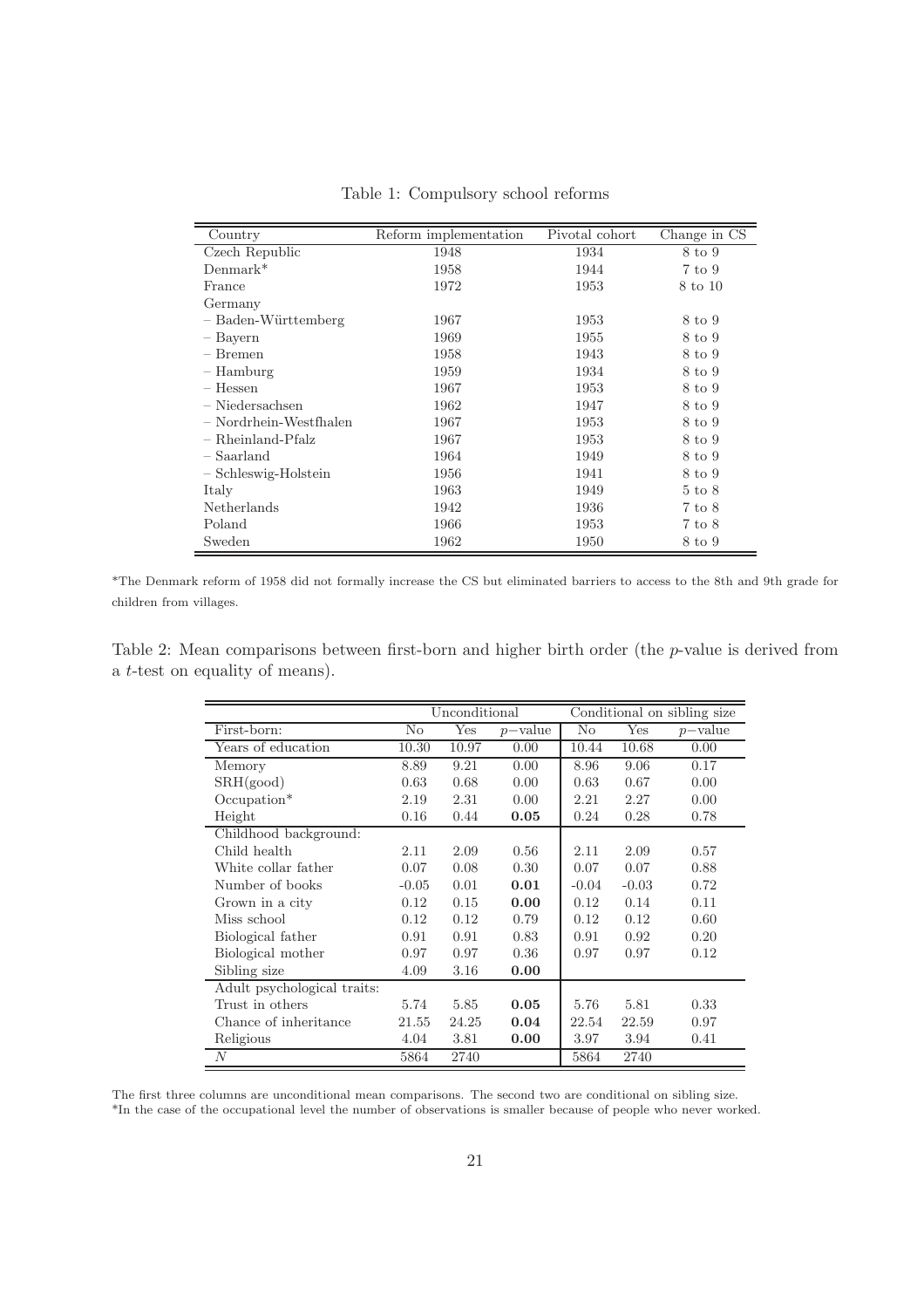| Pooled                |              |                |                |              |
|-----------------------|--------------|----------------|----------------|--------------|
| $\operatorname{CSL}$  | ***<br>0.288 | ***<br>0.259   | ***<br>0.251   | ***<br>0.324 |
|                       | (0.059)      | (0.073)        | (0.068)        | (0.066)      |
| $R^2$                 | 0.254        | 0.256          | 0.255          | 0.255        |
| $F\text{-test}^*$     | 23.85        | 12.57          | 45.34          | 24.44        |
| $\boldsymbol{N}$      | 10098        | 10098          | 10098          | 10098        |
| Men                   |              |                |                |              |
| $\operatorname{CSL}$  | ***<br>0.288 | $**$<br>0.274  | $**$<br>0.250  | ***<br>0.341 |
|                       | (0.086)      | (0.107)        | (0.100)        | (0.094)      |
| $\mathbf{R}^2$        | 0.253        | 0.256          | 0.250          | 0.252        |
| $F\text{-test}^*$     | 11.38        | 6.57           | 6.32           | 13.03        |
| $\boldsymbol{N}$      | 4494         | 4494           | 4494           | 4494         |
| Women                 |              |                |                |              |
| $\text{CSL}$          | ***<br>0.281 | $***$<br>0.228 | $***$<br>0.231 | ***<br>0.292 |
|                       | (0.082)      | (0.101)        | (0.093)        | (0.091)      |
| $R^2$                 | 0.256        | 0.260          | 0.260          | 0.259        |
| $F\text{-test}^*$     | 11.91        | 6.13           | 6.23           | 11.21        |
| $\boldsymbol{N}$      | 5604         | 5604           | 5604           | 5604         |
| Controls:             |              |                |                |              |
| Country f.e.          | X            | X              | X              | X            |
| Cohort f.e.           | X            | Χ              |                |              |
| Quadratic in age      |              |                | X              |              |
| 3-years cohort f.e.   |              |                |                | X            |
| Country linear trends |              | X              | X              | X            |

Table 3: First stage: Effect of compulsory school reforms on education

 $\displaystyle{ \raisebox{0.6ex}{\scriptsize{*}}} F\mbox{-}{\text{test}}$  on the excluded instruments.

Standard errors are robust to heteroskedasticity.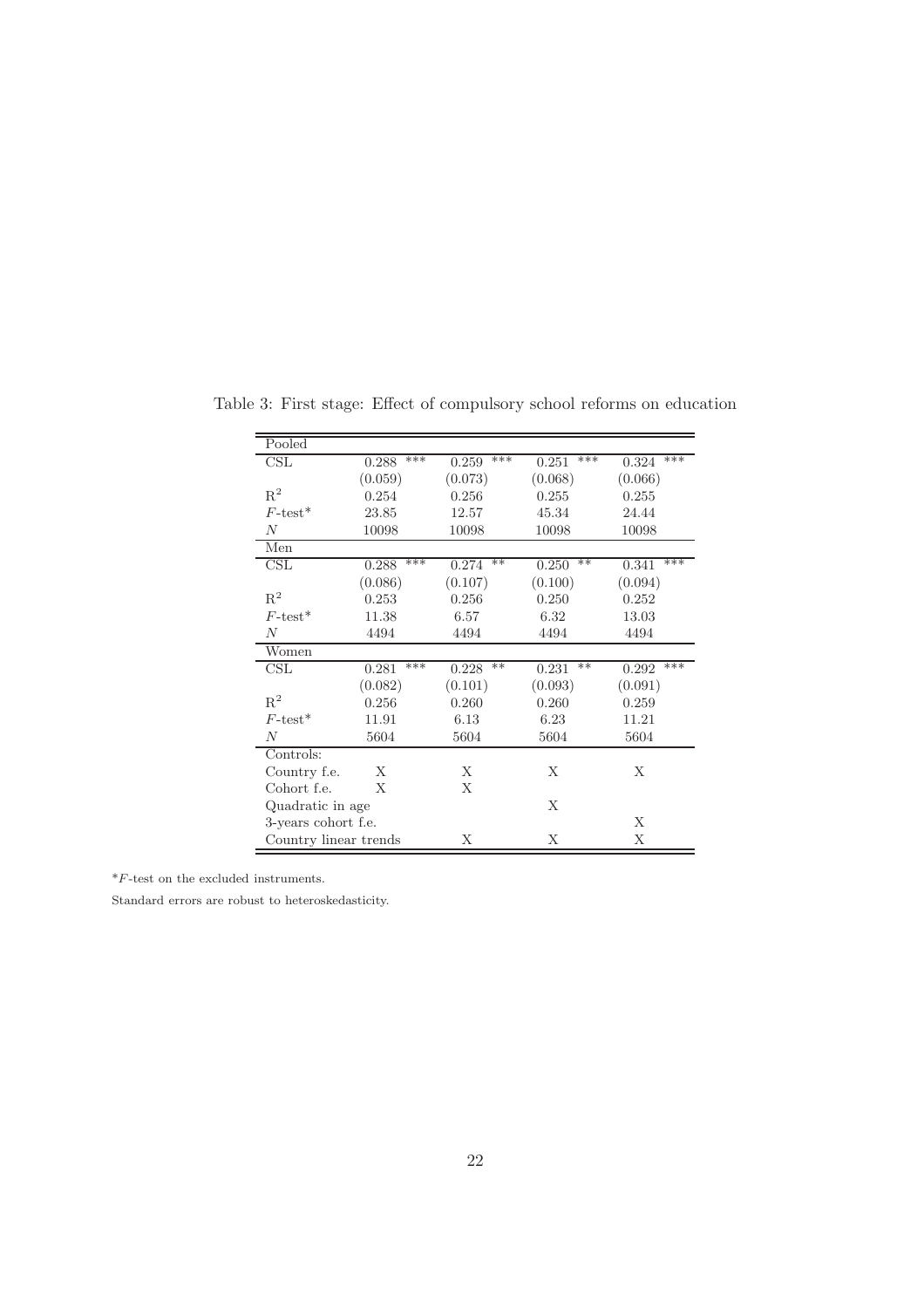| Pooled                |                 |                |                |                |
|-----------------------|-----------------|----------------|----------------|----------------|
| Memory                | ***<br>0.204    | $***$<br>0.195 | $***$<br>0.183 | ***<br>0.180   |
|                       | (0.059)         | (0.079)        | (0.074)        | (0.055)        |
| SRH (good)            | 0.034           | 0.038          | 0.051          | $***$<br>0.055 |
|                       | (0.029)         | (0.038)        | (0.038)        | (0.028)        |
| Men                   |                 |                |                |                |
| Memory                | ***<br>0.280    | $***$<br>0.272 | $**$<br>0.285  | ***<br>0.248   |
|                       | (0.106)         | (0.137)        | (0.142)        | (0.090)        |
| SRH (good)            | **<br>0.119     | $0.127$ *      | $0.143$ **     | **<br>0.104    |
|                       | (0.051)         | (0.066)        | (0.072)        | (0.044)        |
| Women                 |                 |                |                |                |
| Memory                | $\ast$<br>0.140 | 0.123          | 0.102          | 0.119          |
|                       | (0.073)         | (0.105)        | (0.095)        | (0.075)        |
| $SRH$ (good)          | $-0.033$        | $-0.048$       | $-0.033$       | 0.010          |
|                       | (0.044)         | (0.069)        | (0.060)        | (0.043)        |
| Controls:             |                 |                |                |                |
| Country f.e.          | X               | X              | X              | X              |
| Cohort f.e.           | X               | X              |                |                |
| Quadratic in age      |                 |                | X              |                |
| 3-years cohort f.e.   |                 |                |                | X              |
| Country linear trends |                 | X              | X              | X              |

Table 4: 2SLS estimates of the effects of one extra year of schooling on old age health and cognition

Standard errors are robust to heteroskedasticity.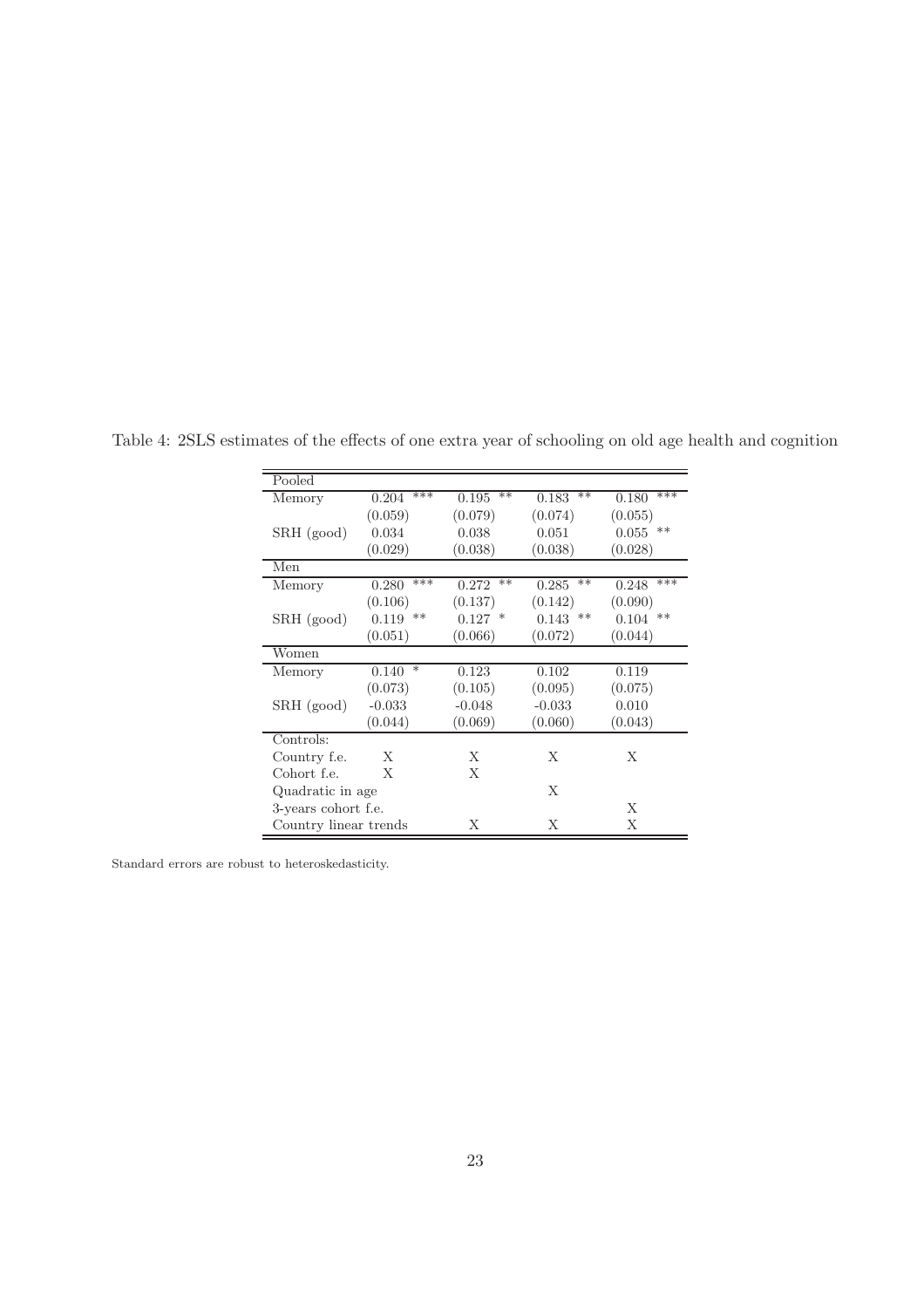| Pooled                 |                |                |                 |               |
|------------------------|----------------|----------------|-----------------|---------------|
|                        |                |                |                 |               |
| Occupation             | $***$<br>0.114 | ***<br>0.258   | ***<br>0.261    | ***<br>0.178  |
|                        | (0.057)        | (0.100)        | (0.095)         | (0.058)       |
| $\overline{N}$         | 9278           | 9278           | 9278            | 9278          |
| $F\text{-test}^*$      | 15.00          | 7.40           | 30.02           | 11.03         |
| Men                    |                |                |                 |               |
| Occupation             | 0.118          | $***$<br>0.278 | $\ast$<br>0.255 | $**$<br>0.176 |
|                        | (0.086)        | (0.130)        | (0.131)         | (0.083)       |
| N                      | 4318           | 4318           | 4318            | 4318          |
| $F$ -test <sup>*</sup> | 9.03           | 5.03           | 4.82            | 10.01         |
| Women                  |                |                |                 |               |
| Occupation             | 0.098          | 0.244          | $\ast$<br>0.284 | $**$<br>0.189 |
|                        | (0.078)        | (0.169)        | (0.154)         | (0.087)       |
| N                      | 4960           | 4960           | 4960            | 4960          |
| $F\text{-test}^*$      | 9.98           | 2.59           | 3.52            | 8.50          |
| Controls:              |                |                |                 |               |
| Country f.e.           | X              | X              | X               | X             |
| Cohort f.e.            | X              | X              |                 |               |
| Quadratic in age       |                |                | Χ               |               |
| 3-years cohort f.e.    |                |                |                 | X             |
| Country linear trends  |                | X              | X               | X             |

Table 5: 2SLS estimates of the effect of one extra year of schooling on the occupational level

Since the occupation history of the respondent is asked in wave 3 the sample is smaller because of attrition. Standard errors are robust to heteroskedasticity.

 $^{\ast }F\text{-test}$  on the excluded instruments.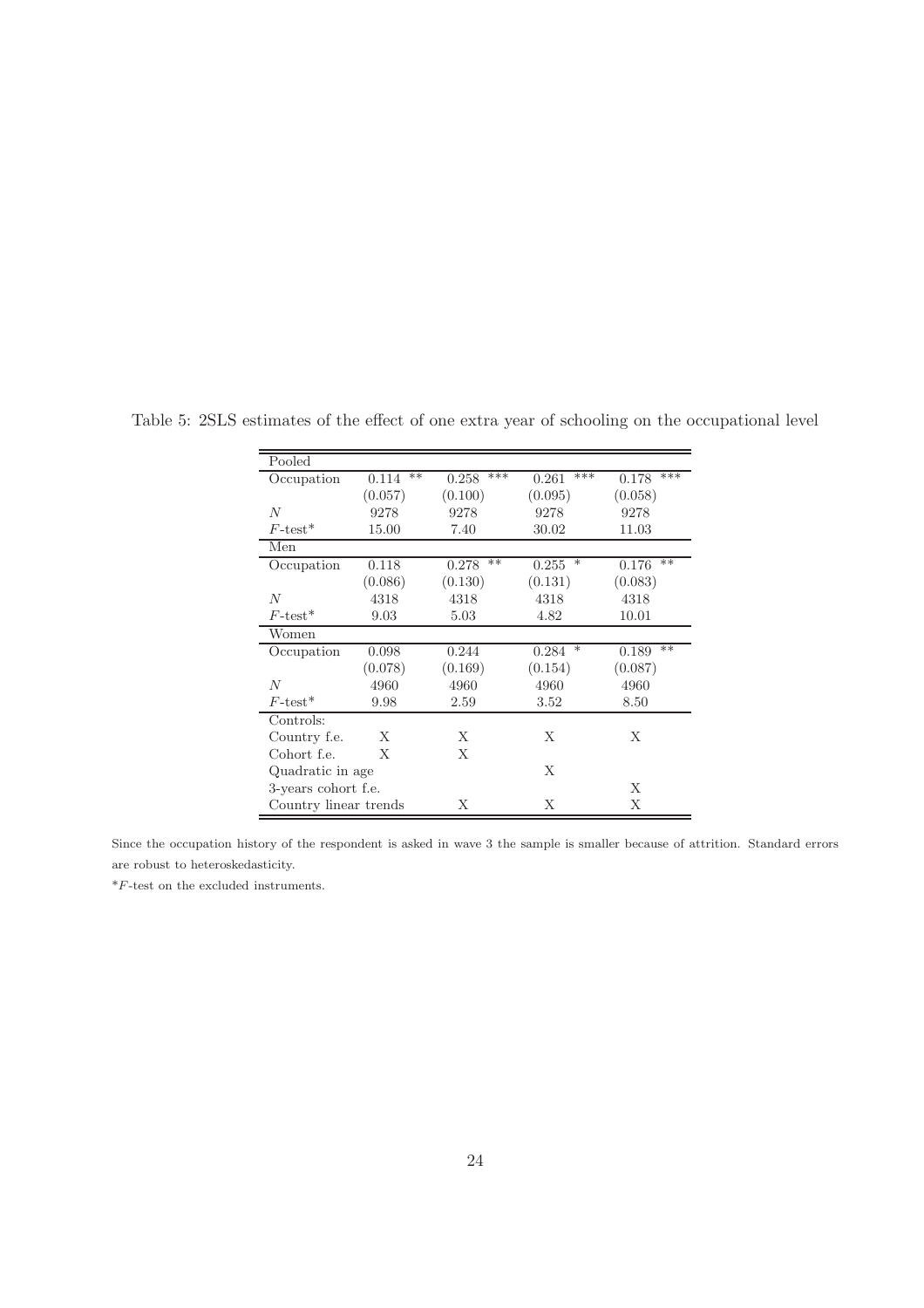| One instrument<br>Two instruments |                                                         |                |                |                |              |  |
|-----------------------------------|---------------------------------------------------------|----------------|----------------|----------------|--------------|--|
| Men                               |                                                         |                |                |                |              |  |
| First-born                        | ***<br>0.728                                            | ***<br>0.512   | $***$<br>0.440 | ***<br>0.469   | ***<br>0.491 |  |
|                                   | (0.110)                                                 | (0.113)        | (0.104)        | (0.125)        | (0.125)      |  |
| $\text{CSL}$                      |                                                         |                |                |                | $0.434$ ***  |  |
|                                   |                                                         |                |                |                | (0.122)      |  |
| $\mathbf{R}^2$                    | 0.262                                                   | 0.272          | 0.401          | 0.290          | 0.294        |  |
| $F$ -test                         | 43.70                                                   | 20.55          | 18.05          | 14.14          | 13.12        |  |
| $\,N$                             | 4902                                                    | 4902           | 4902           | 2584           | 2584         |  |
| Women                             |                                                         |                |                |                |              |  |
| First-born                        | ***<br>0.519                                            | $***$<br>0.316 | ***<br>0.291   | $***$<br>0.316 | ***<br>0.317 |  |
|                                   | (0.092)                                                 | (0.093)        | (0.084)        | (0.111)        | (0.111)      |  |
| $\text{CSL}$                      |                                                         |                |                |                | $0.323$ ***  |  |
|                                   |                                                         |                |                |                | (0.109)      |  |
| $R^2$                             | 0.299                                                   | 0.309          | 0.441          | 0.270          | 0.272        |  |
| $F$ -test                         | 31.97                                                   | 11.42          | 12.09          | 8.07           | 8.57         |  |
| N                                 | 5955                                                    | 5955           | 5955           | 3358           | 3358         |  |
| Controls:                         |                                                         |                |                |                |              |  |
| Sibling size                      |                                                         | Χ              | X              | Х              | Х            |  |
| Cohort f.e.                       | X                                                       | X              | X              |                |              |  |
| Childhood conditions*             |                                                         |                | X              |                |              |  |
| 3-years cohort f.e.               |                                                         |                |                | X              | X            |  |
|                                   | Always included: Country f.e. and country linear trends |                |                |                |              |  |

Table 6: Effect of first-born on education

The last two columns restrict the sample to respondents born 10 years before and after the pivotal cohorts as in Table 3. Standard errors are robust to heteroskedasticity.

\*Childhood conditions include self-reported childhood health and household characteristics when the respondent was 10: people per room, number of books at home, breadwinner's occupational level, whether parents smoke or drink and dummies for the area or residence.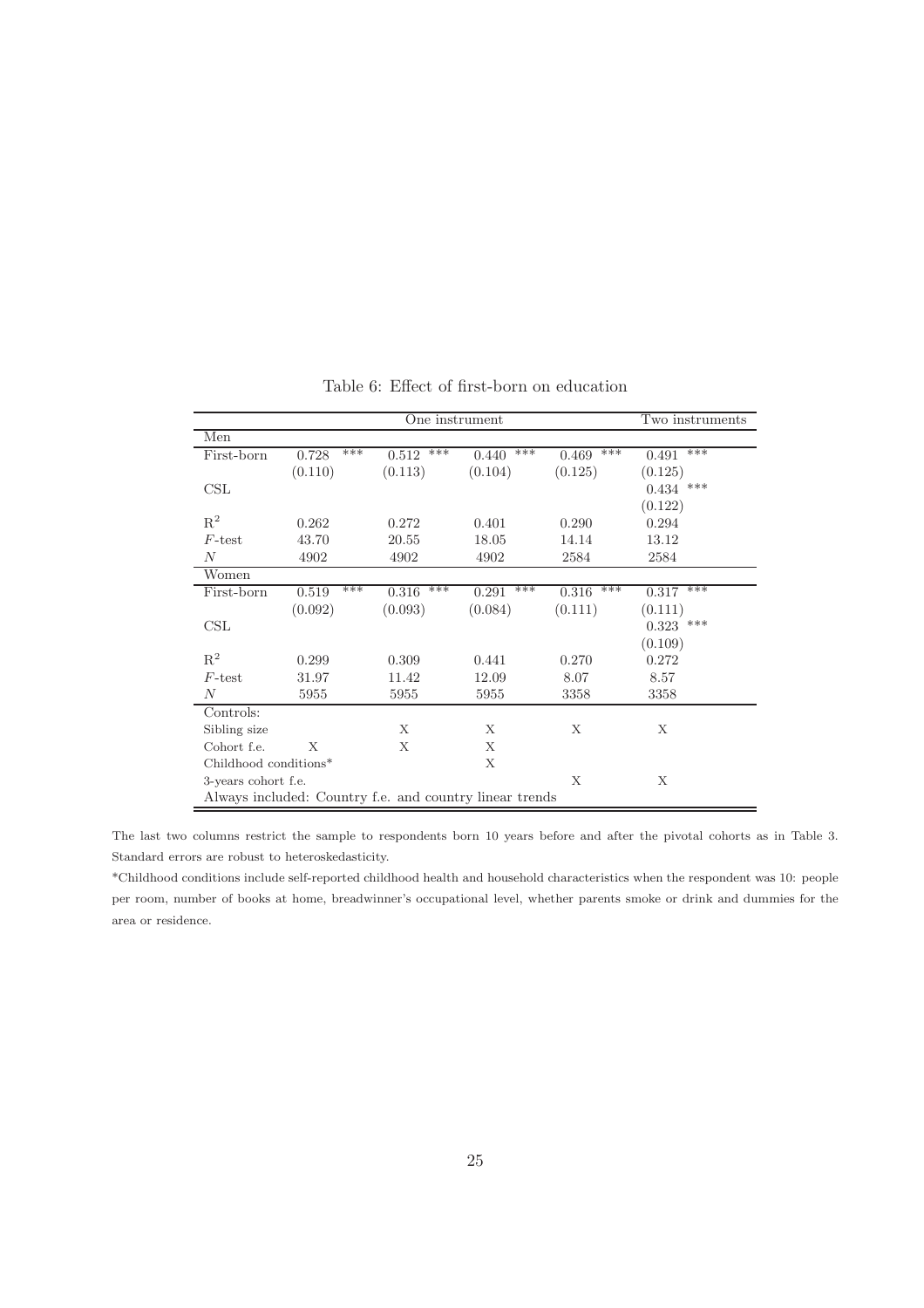|                       |                 | One instrument |                | Two instruments                                                                |
|-----------------------|-----------------|----------------|----------------|--------------------------------------------------------------------------------|
| 2SLS                  |                 |                |                |                                                                                |
| Memory                | $\ast$<br>0.088 | 0.083          | $***$<br>0.153 | ***<br>0.165                                                                   |
|                       | (0.048)         | (0.056)        | (0.075)        | (0.055)                                                                        |
| $J$ -test $(p-value)$ |                 |                |                | 0.812                                                                          |
| $SRH$ (good)          | $**$<br>0.072   | $**$<br>0.080  | ***<br>0.135   | ***<br>0.117                                                                   |
|                       | (0.029)         | (0.034)        | (0.049)        | (0.033)                                                                        |
| $J$ -test $(p-value)$ |                 |                |                | 0.658                                                                          |
| Occupation            | ***<br>0.223    | ***<br>0.228   | ***<br>0.313   | ***<br>0.277                                                                   |
|                       | (0.051)         | (0.060)        | (0.086)        | (0.059)                                                                        |
| $J$ -test (p-value)   |                 |                |                | 0.505                                                                          |
| Controls:             |                 |                |                |                                                                                |
| Cohort f.e.           | X               | X              |                |                                                                                |
| Childhood conditions  |                 | X              |                |                                                                                |
| 3-years cohort f.e.   |                 |                | X              | X                                                                              |
|                       |                 |                |                | Always included: Country f.e., country specific linear trends and sibling size |

Table 7: 2SLS estimates of the effects of one extra year of schooling on old age outcomes: men

The last two columns restrict the sample to respondents born 10 years before and after the pivotal cohorts as in Table 3. Standard errors are robust to heteroskedasticity.

Table 8: 2SLS estimates of the effects of one extra year of schooling on old age outcomes: women

|                       | One instrument instrument<br>Two instruments |                |                |                                                                                |  |  |  |  |
|-----------------------|----------------------------------------------|----------------|----------------|--------------------------------------------------------------------------------|--|--|--|--|
| 2SLS                  |                                              |                |                |                                                                                |  |  |  |  |
| Memory                | 0.115                                        | 0.115          | 0.142          | $***$<br>0.125                                                                 |  |  |  |  |
|                       | (0.075)                                      | (0.079)        | (0.099)        | (0.063)                                                                        |  |  |  |  |
| $J$ -test $(p-value)$ |                                              |                |                | 0.814                                                                          |  |  |  |  |
| SRH (good)            | $***$<br>0.132                               | $***$<br>0.140 | $***$<br>0.139 | 0.051                                                                          |  |  |  |  |
|                       | (0.052)                                      | (0.056)        | (0.068)        | (0.037)                                                                        |  |  |  |  |
| $J$ -test $(p-value)$ |                                              |                |                | 0.038                                                                          |  |  |  |  |
| Occupation            | ***<br>0.243                                 | ***<br>0.253   | ***<br>0.313   | ***<br>0.277                                                                   |  |  |  |  |
|                       | (0.055)                                      | (0.065)        | (0.086)        | (0.061)                                                                        |  |  |  |  |
| $J$ -test $(p-value)$ |                                              |                |                | 0.411                                                                          |  |  |  |  |
| Controls:             |                                              |                |                |                                                                                |  |  |  |  |
| Cohort f.e.           | X                                            | X              |                |                                                                                |  |  |  |  |
| Childhood conditions  |                                              | X              |                |                                                                                |  |  |  |  |
| 3-years cohort f.e.   |                                              |                | X              | X                                                                              |  |  |  |  |
|                       |                                              |                |                | Always included: Country f.e., country specific linear trends and sibling size |  |  |  |  |

The last two columns restrict the sample to respondents born 10 years before and after the pivotal cohorts as in Table 3. Standard errors are robust to heteroskedasticity.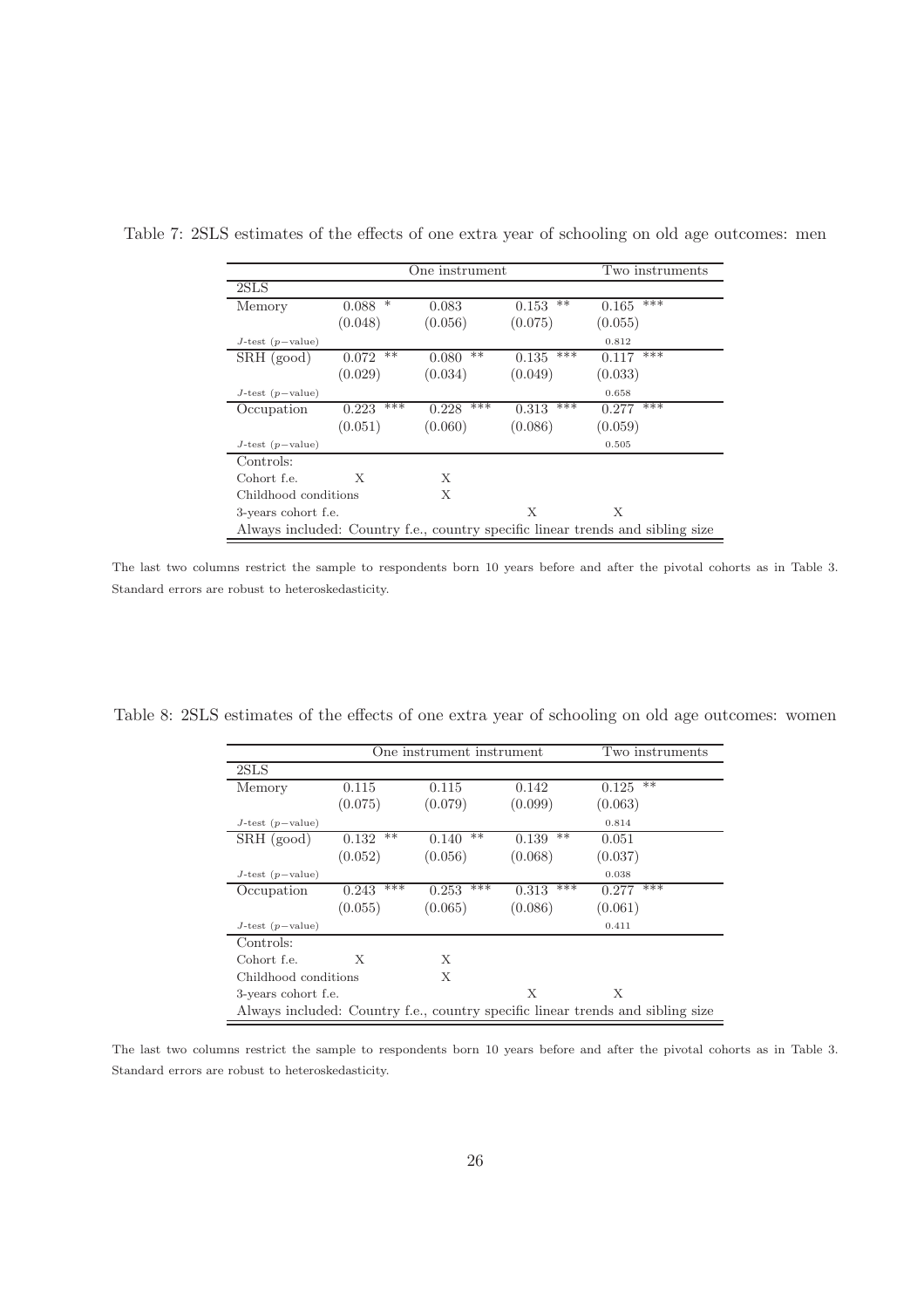|                                     |                | Men           |               | Women         |
|-------------------------------------|----------------|---------------|---------------|---------------|
| Education:                          | HS dropouts    | HS or college | HS dropouts   | HS or college |
| CSL                                 | $***$<br>0.410 | 0.174         | $**$<br>0.280 | $-0.044$      |
|                                     | (0.178)        | (0.143)       | (0.116)       | (0.128)       |
| first-born                          | 0.108          | ***<br>0.589  | 0.305<br>***  | 0.333<br>**   |
|                                     | (0.152)        | (0.152)       | (0.118)       | (0.137)       |
| Labor force attachment <sup>*</sup> | 89.18%         | 92.80 %       | 51.90%        | 80.70 %       |
| N                                   | 997            | 1816          | 1574          | 1935          |

Table 9: Populations affected by the two instruments

Each regression includes country dummies, sibling size dummies, 3-years cohort dummies and country specific linear trends in age.

\*Current or previous labor marker attachment of the four groups. It considers the percentage of respondents who are employed in wave 2 or who declare to have worked at least up to the age of 50.

Table 10: Indirect exogeneity tests: OLS regression of first-born on height and childhood health

|                    |              | Men      |          |             | Women    |          |
|--------------------|--------------|----------|----------|-------------|----------|----------|
| Height             | $0.457**$    | 0.294    | 0.227    | 0.059       | $-0.112$ | $-0.117$ |
| Childhood health   | 0.022        | 0.028    | $-0.026$ | 0.024       | 0.014    | 0.014    |
| Chance inheritance | $3.731*$     | $-0.073$ | 0.207    | $3.538$ *   | 1.836    | 2.386    |
| Trust              | 0.071        | 0.061    | 0.051    | $0.126$ *   | 0.046    | 0.046    |
| Religion           | $-0.222$ *** | $-0.062$ | $-0.053$ | $-0.190***$ | $-0.010$ | $-0.003$ |
| Controls:          |              |          |          |             |          |          |
| Sibling size       |              | X        | X        |             | X        | X        |
| Childhood controls |              |          | Χ        |             |          | Χ        |

Each regression includes also controls for sex, country and cohort dummies and a country-specific linear and quadratic trend in birth order. Standard errors are robust to heteroskedasticity.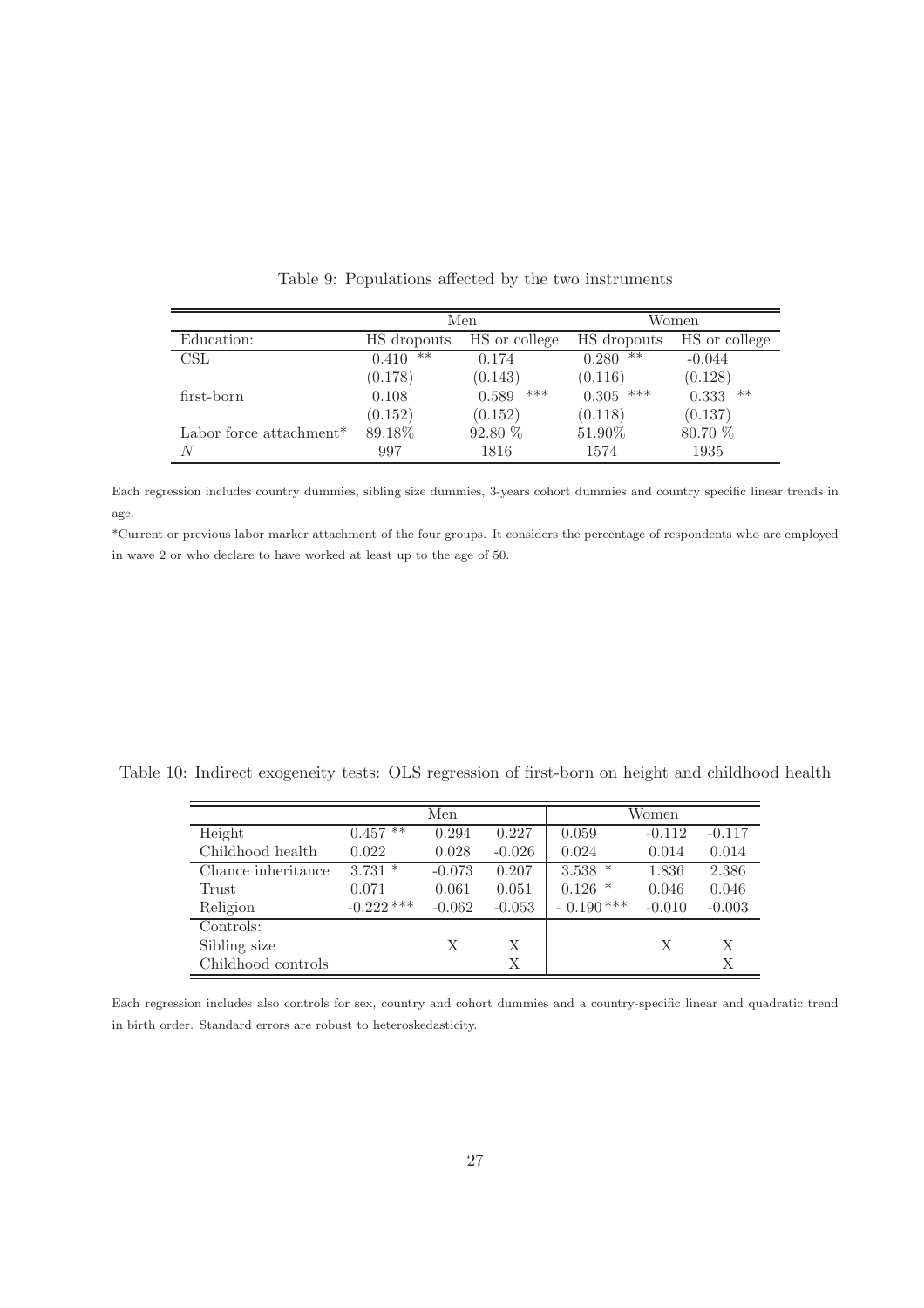

Fig. 1: Effect of the reforms on years of education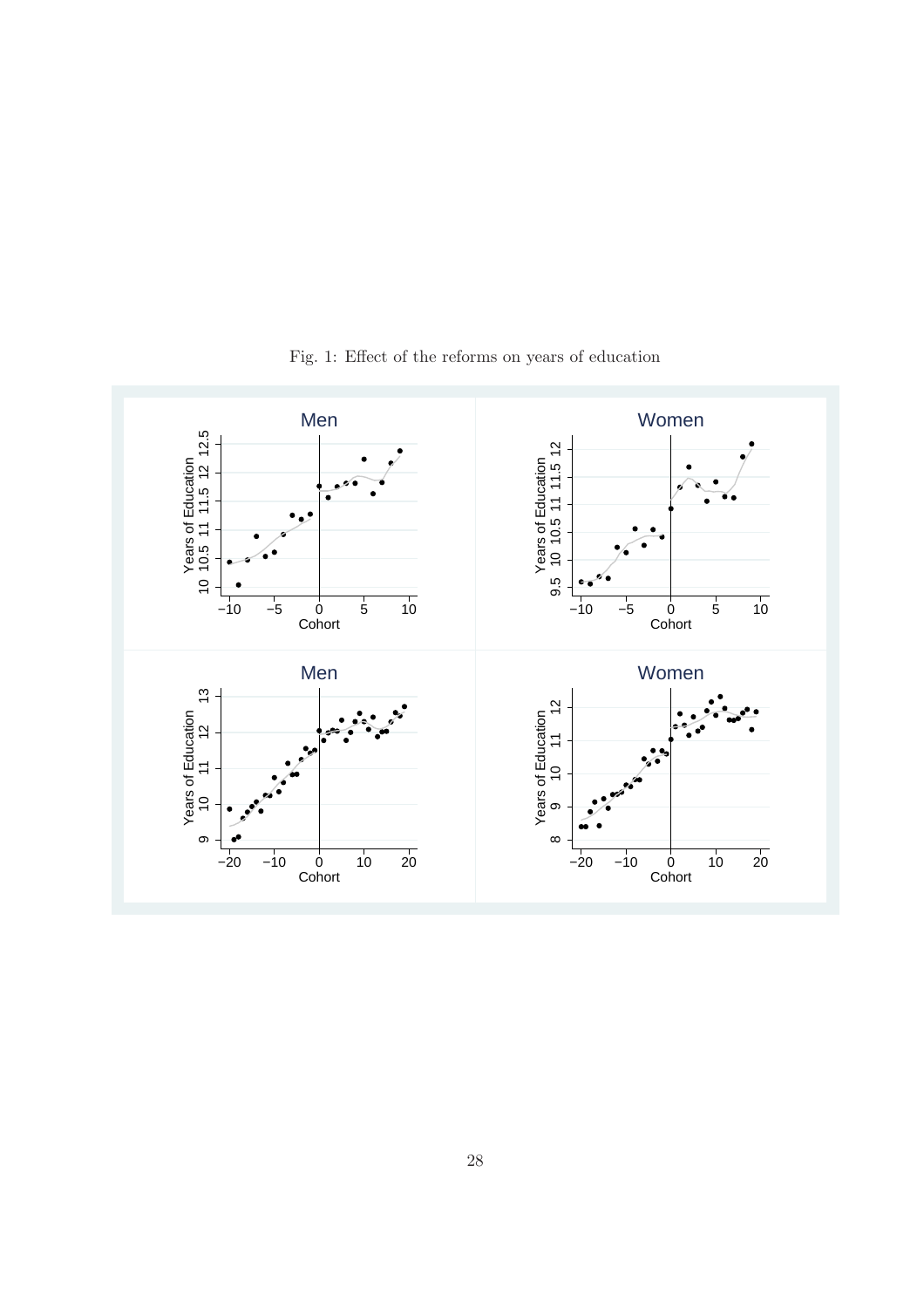

Fig. 2: Effect of the reforms on cognitive abilities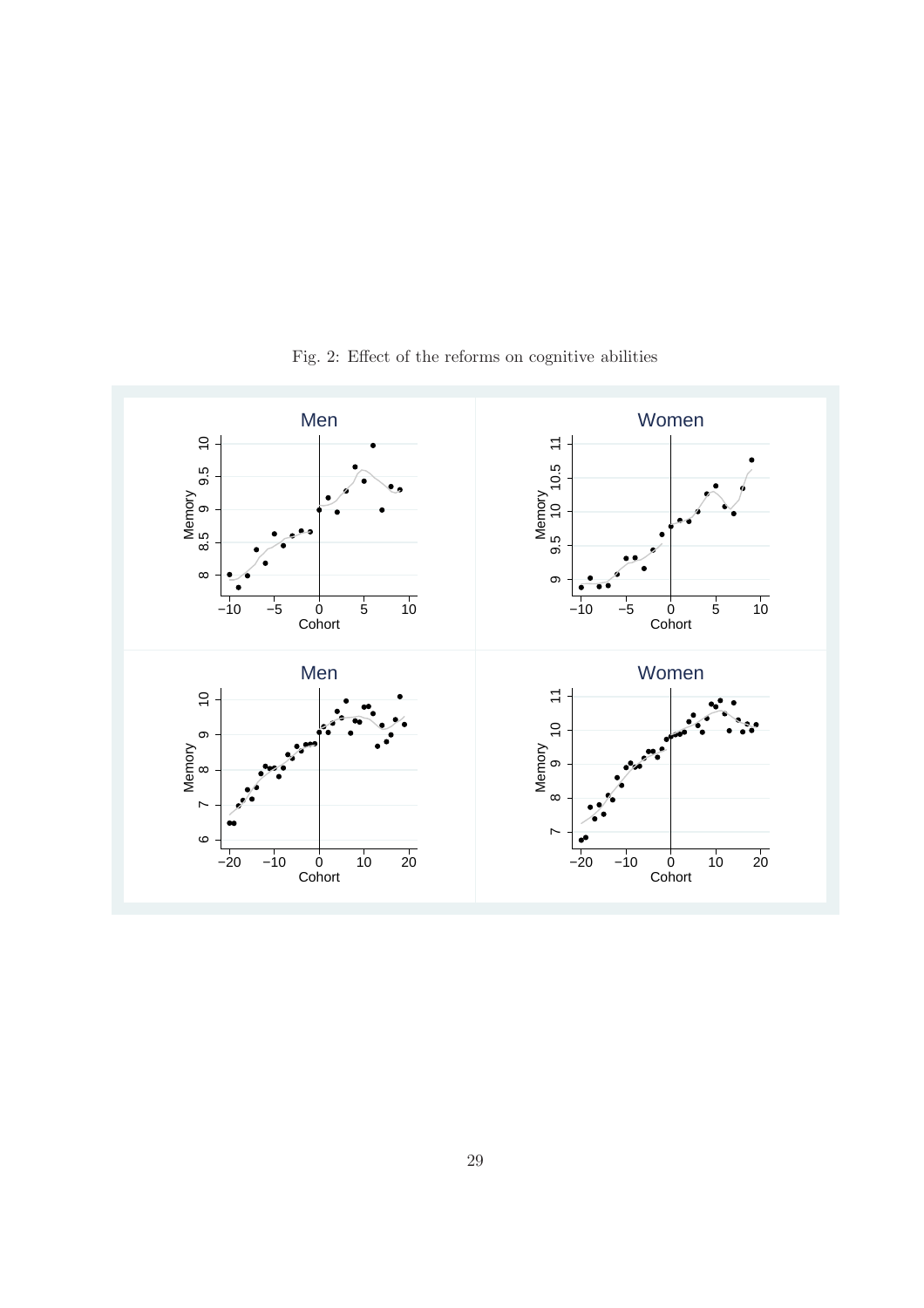

Fig. 3: Effect of the reforms on health